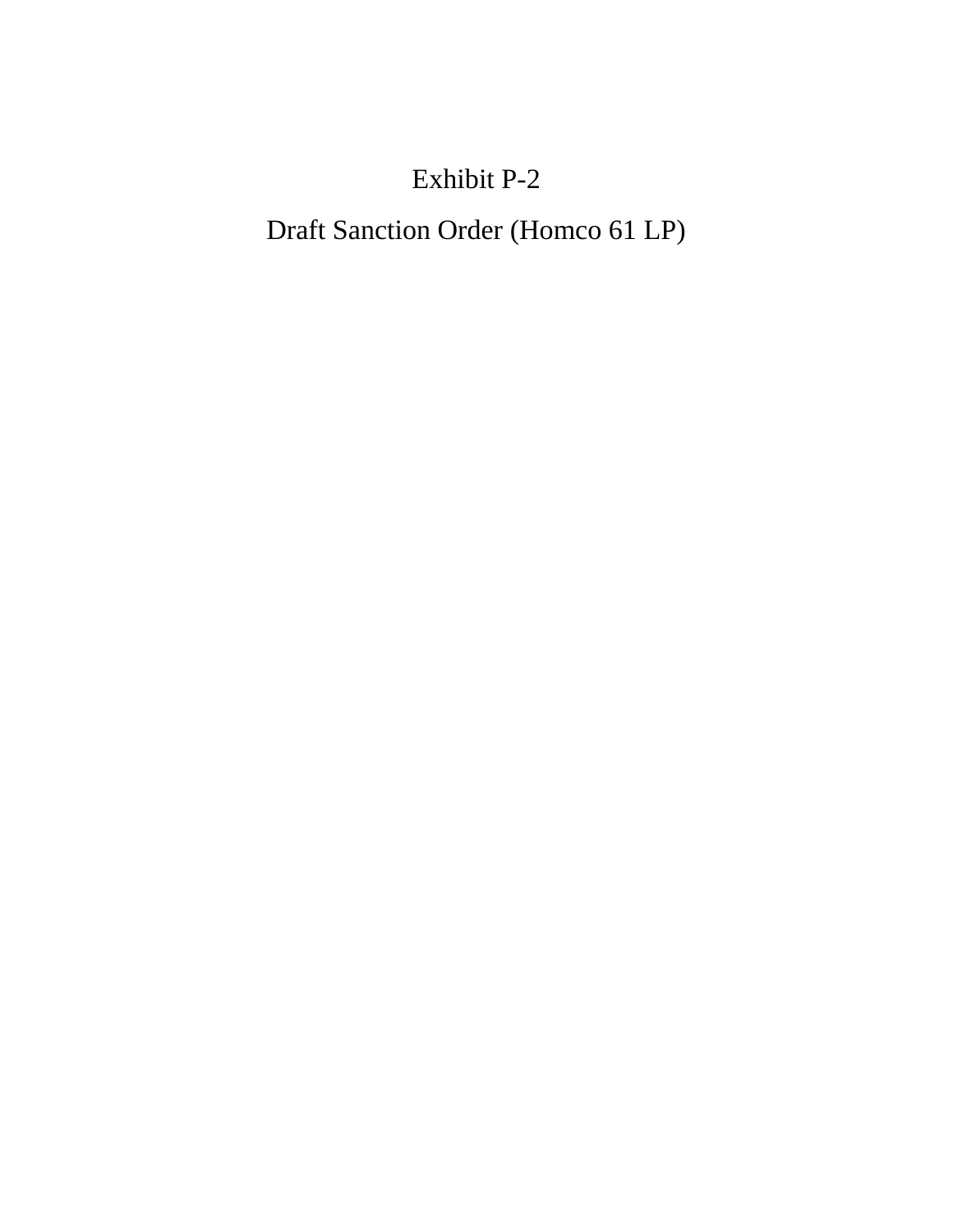## **SUPERIOR COURT (Commercial Division)**

CANADA PROVINCE OF QUÉBEC DISTRICT OF MONTRÉAL

No.: 500-11-041305-117

DATE: June 5, 2013

**PRESIDING: THE HONOURABLE LOUIS J. GOUIN, J.S.C.** 

## *IN THE MATTER OF THE PLAN OF COMPROMISE OF:*

## **HOMCO REALTY FUND (61) LIMITED PARTNERSHIP**

**Petitioner** 

**HOMBURG INVEST INC. HOMBURG SHARECO INC. CHURCHILL ESTATES DEVELOPMENT LTD. INVERNESS ESTATES DEVELOPMENT LTD. CP DEVELOPMENT LTD. NORTH CALGARY LAND LTD. HOMBURG MANAGEMENT (CANADA) INC. Debtors** 

## - and -

**HOMCO REALTY FUND (52) LIMITED PARTNERSHIP HOMCO REALTY FUND (83) LIMITED PARTNERSHIP HOMCO REALTY FUND (88) LIMITED PARTNERSHIP HOMCO REALTY FUND (89) LIMITED PARTNERSHIP HOMCO REALTY FUND (92) LIMITED PARTNERSHIP HOMCO REALTY FUND (94) LIMITED PARTNERSHIP HOMCO REALTY FUND (96) LIMITED PARTNERSHIP HOMCO REALTY FUND (105) LIMITED PARTNERSHIP HOMCO REALTY FUND (121) LIMITED PARTNERSHIP**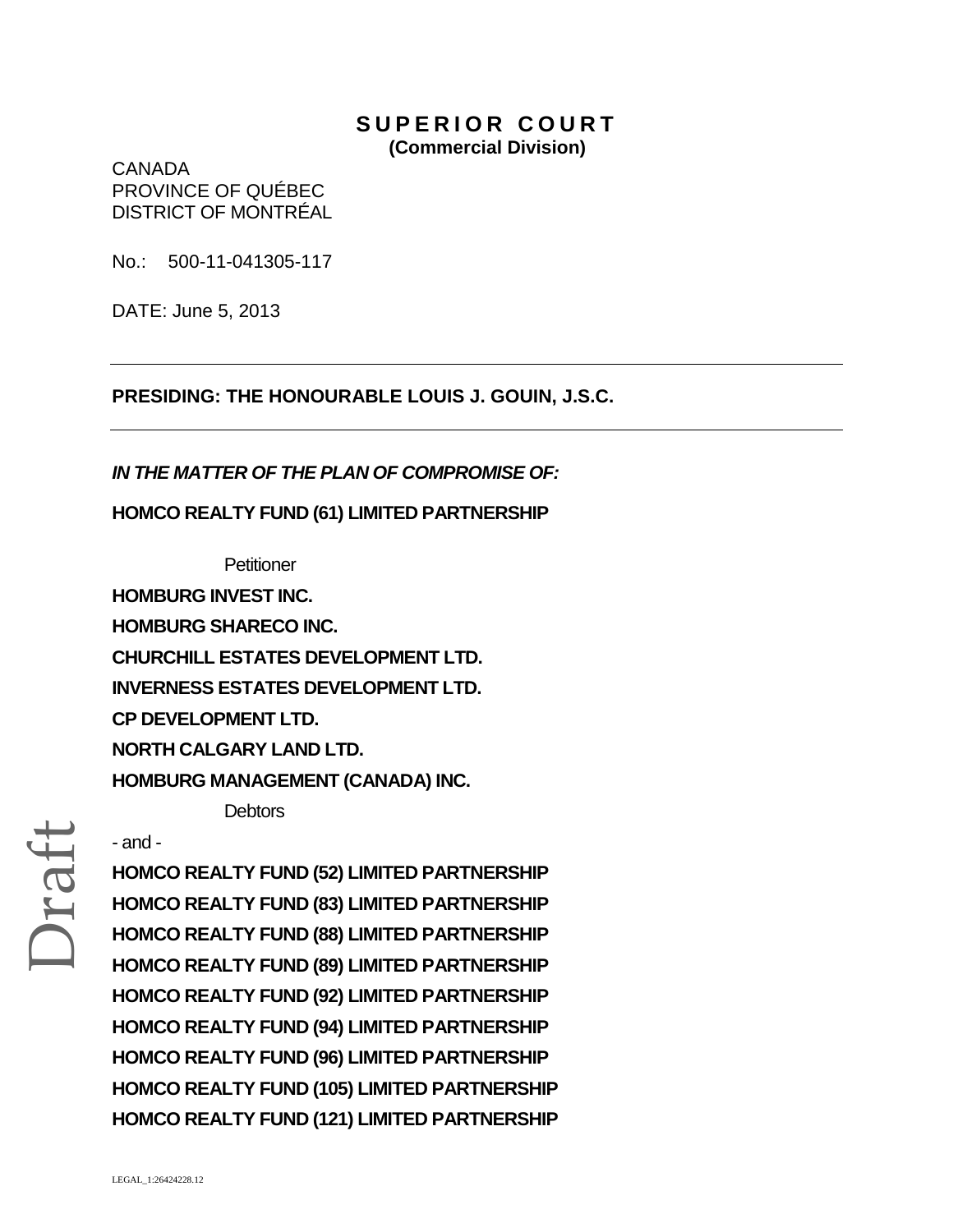**HOMCO REALTY FUND (122) LIMITED PARTNERSHIP HOMCO REALTY FUND (142) LIMITED PARTNERSHIP HOMCO REALTY FUND (190) LIMITED PARTNERSHIP HOMCO REALTY FUND (191) LIMITED PARTNERSHIP HOMCO REALTY FUND (199) LIMITED PARTNERSHIP CASTELLO DEVELOPMENT LTD.**

Mis-en-cause

- and -

**SAMSON BÉLAIR/DELOITTE & TOUCHE INC.**

**Monitor** 

## **SANCTION ORDER**

- 2 -

[1] Homco Realty Fund (61) Limited Partnership ("**Homco 61 LP**") presents a Motion to Sanction the Restated Plan of Compromise of Homco 61 LP and other relief dated June 3, 2013 (the "**Motion**") pursuant to sections 6 and 36 of the Companies' Creditors Arrangement Act, R.S.C. 1985, c. C-36, as amended ("**CCAA**");

[2] **CONSIDERING** the Motion and affidavit in support thereof, and the representations of counsel;

[3] **CONSIDERING** the Monitor's Twenty-Fourth Report dated **[]**, 2013 ( "**the Monitor's Twenty-Fourth Report**");

[4] **CONSIDERING** the provisions of the CCAA;

## **FOR THESE REASONS, THE COURT:**

[5] **ORDERS** that capitalized terms not otherwise defined in this Order shall have the meanings ascribed to them in the Restated Plan of Compromise of Homco 61 LP pursuant to the CCAA dated April 26, 2013, filed by Homco 61 LP and accepted for filing on April 29, 2013 and which is attached hereto as Schedule "D" (as amended, restated, supplemented and/or modified in accordance with its terms, the "**Homco 61 Plan**"), the Third Joint Amended and Restated Plan of Compromise and Reorganization of Homburg Invest Inc. ("**HII**") and Homburg Shareco Inc. ("**Shareco**") pursuant to the CCAA and the *Business Corporations Act* (Alberta), R.S.A. 2000, c. B-9, as amended (the "**ABCA**"), dated June 3, 2013, filed by HII and Shareco and accepted for filing on June 5, 2013 and which is attached hereto as Schedule "E" (as amended, restated,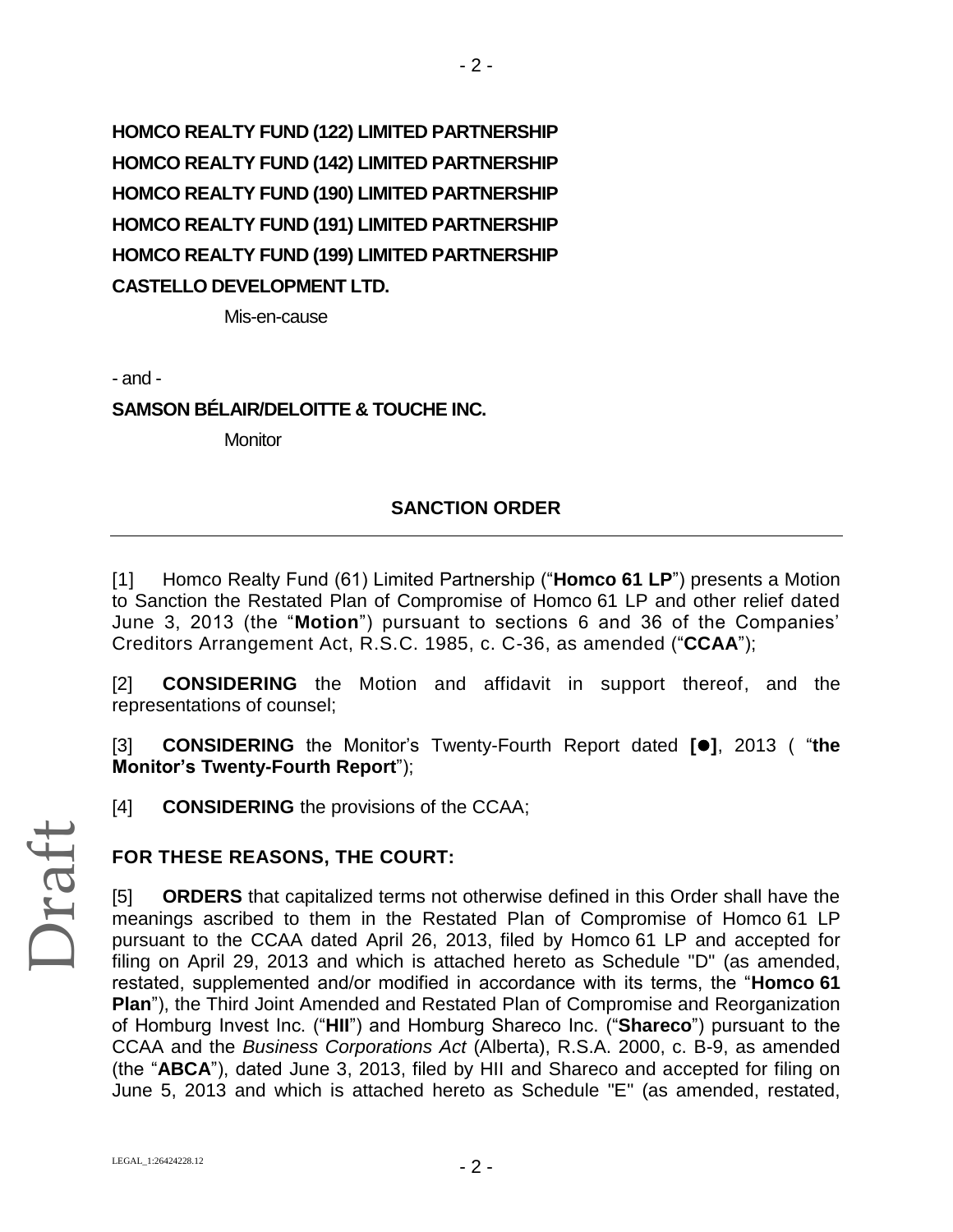supplemented and/or modified in accordance with its terms, the "**HII Plan**"), and the Homco 61 Meeting Order granted by the Court on April 29, 2013, as the case may be;

## [6] **GRANTS** the Motion;

## **SERVICE AND MEETING**

[7] **ORDERS AND DECLARES** that there has been good and sufficient service, delivery and notice of the Homco 61 Meeting Materials (made available to the Homco 61 Creditors on May 15, 2013), the Homco 61 Plan and the Monitor's Twenty-Third dated May 8, 2013 for the purpose of the Homco 61 Creditors' Meeting, and that the Homco 61 Creditors' Meeting was duly called, convened, held and conducted in accordance with the CCAA and the Orders of this Court in these proceedings, including without limitation the Homco 61 Meeting Order;

[8] **DECLARES** valid and sufficient the service and the notices of presentation of the Motion and of the Monitor's Twenty-Fourth Report filed for the purpose of this Order, and **EXEMPTS** Homco 61 LP from service or providing any notice of presentation of the Motion other than the service and notice already given;

[9] **DECLARES** that no meetings or votes of holders of Equity Claims are required in connection with the Homco 61 Plan and its implementation;

## **SANCTION OF PLAN**

## [10] **ORDERS AND DECLARES** that:

- (a) the Homco 61 Plan has been approved by the Required Majority of Homco 61 Affected Creditors with Homco 61 Proven Claims in conformity with the CCAA;
- (b) Homco 61 LP has complied with the provisions of the CCAA and the Orders of this Honourable Court in these proceedings in all respects;
- (c) the Court is satisfied that Homco 61 LP has not done or purported to do anything that is not authorized by the CCAA; and
- (d) Homco 61 LP has acted in good faith and with due diligence, and the Homco 61 Plan, the Homco 61 Plan Transactions and any other matters or transactions contemplated therein are fair and reasonable;

[11] **ORDERS AND DECLARE**S that the Homco 61 Plan is hereby sanctioned and approved pursuant to section 6 of the CCAA;

## **PLAN IMPLEMENTATION**

[12] **ORDERS** that any director or officer of the Homco 61 GP is hereby authorized and directed to take all actions determined by such director or officer to be necessary or appropriate in the sole opinion of such director or officer to enter into, adopt, execute,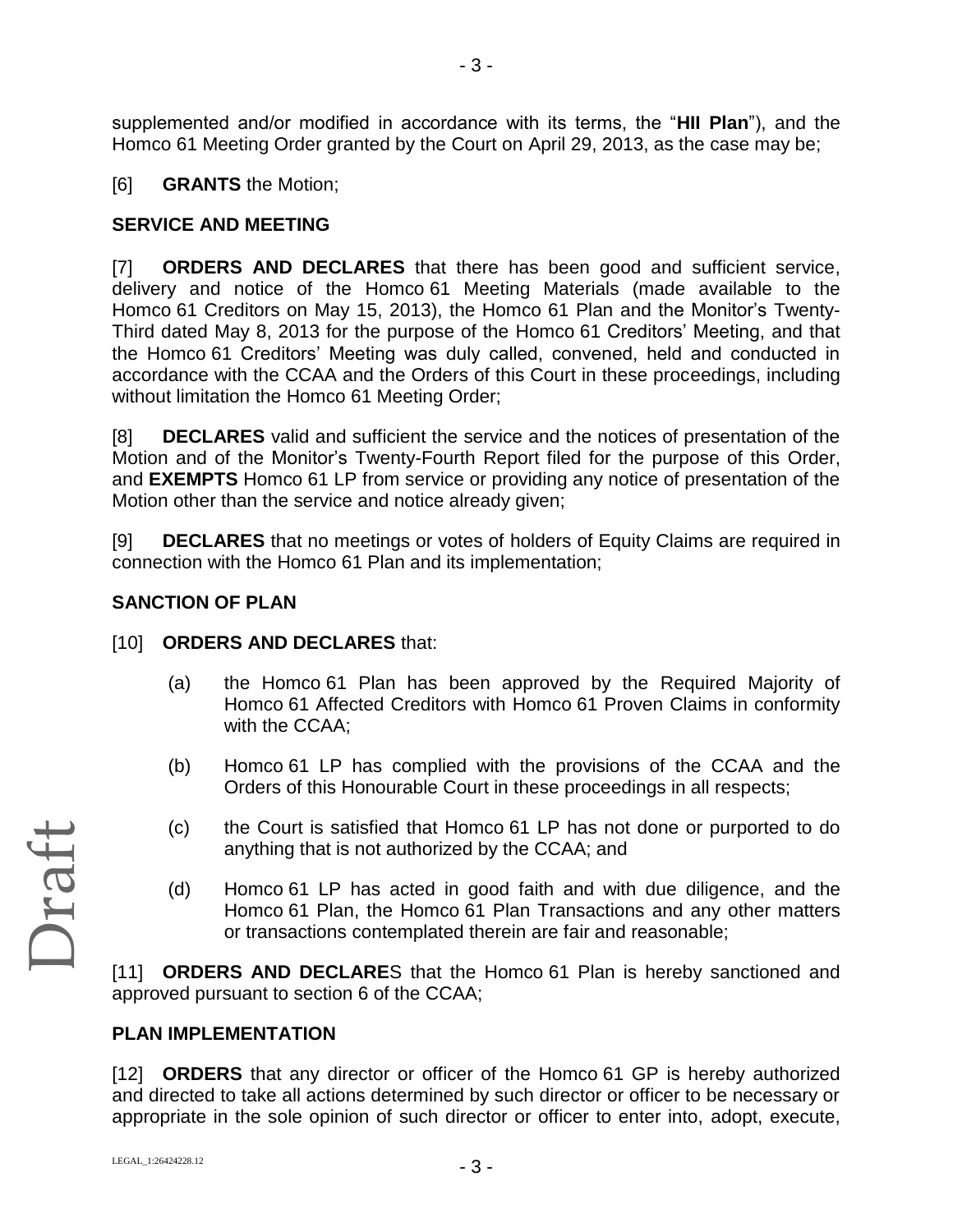deliver, implement and consummate the contracts, instruments, releases, all other agreements or documents to be created or which are to come into effect in connection with the Homco 61 Plan and all associated steps and transactions effected thereby (including, without limitation, the Homco 61 Plan Transactions) involving corporate action of or on behalf of Homco 61 LP, and all such actions of the directors and officers are hereby approved and will occur in accordance with, and as contemplated by, the Homco 61 Plan in all respects and for all purposes without any requirement of further action by Homco 61 LP, the shareholders or other security holders or any of the other directors and officers of the Homco 61 GP. Further, to the extent not previously given, all necessary approvals to take any such action shall be and are hereby deemed to have been obtained from the directors and officers of the Homco 61 GP or the shareholders or other security holders of Homco 61 LP, including the deemed passing by any class of shareholders of any resolution or special resolution, and no shareholders' agreement, partnership agreement or agreement between a shareholder or partner and another Person limiting in any way the taking of any such steps or actions contemplated by the Homco 61 Plan (including, without limitation, the Homco 61 Plan Transactions) shall be effective and shall be of, and is hereby deemed to have, no force or effect;

[13] **ORDERS** that the Monitor, Homco 61 LP and the Homco 61 GP are hereby authorized and directed to take all steps and actions (including, without limitation, the Homco 61 Plan Transactions), and to do all such things, as determined by the Monitor, Homco 61 LP or the Homco 61 GP, respectively, to be necessary or appropriate to implement the Homco 61 Plan in accordance with its terms and as contemplated thereby, and to enter into, adopt, execute, deliver, implement and consummate all of the steps, transactions and agreements, as required by the Monitor, Homco 61 LP, or the Homco 61 GP, respectively, as contemplated by the Homco 61 Plan;

[14] **ORDERS** that from and after the Homco 61 Effective Time on the Homco 61 Plan Implementation Date, and for the purposes of the Homco 61 Plan only (including, without limitation, the Homco 61 Plan Transactions), if Homco 61 LP or the Homco 61 GP do not have the ability or the capacity pursuant to Applicable Law to provide its agreement, waiver, consent or approval to any matter requiring its agreement, waiver, consent or approval under the Homco 61 Plan (including, without limitation, the Homco 61 Plan Transactions), such agreement, waiver, consent or approval may be provided by the Monitor, or that such agreement, waiver, consent or approval shall be deemed not to be necessary;

[15] **ORDERS** that the Homco 61 Plan and all associated steps, compromises, transactions, arrangements, releases, offsets, cancellations and reorganizations effected thereby (including, without, limitation the Homco 61 Plan Transactions) are hereby approved, shall be deemed to be implemented and shall be binding and effective as of the Homco 61 Effective Time in accordance with the terms of the Homco 61 Plan or at such other time, times or manner as may be set forth in the Homco 61 Plan in the sequence provided therein, and shall enure to the benefit of and be binding upon Homco 61 LP, the Homco 61 GP, all Homco 61 Affected Creditors, the Homco 61 Plan Released Parties and all Persons affected by the Homco 61 Plan;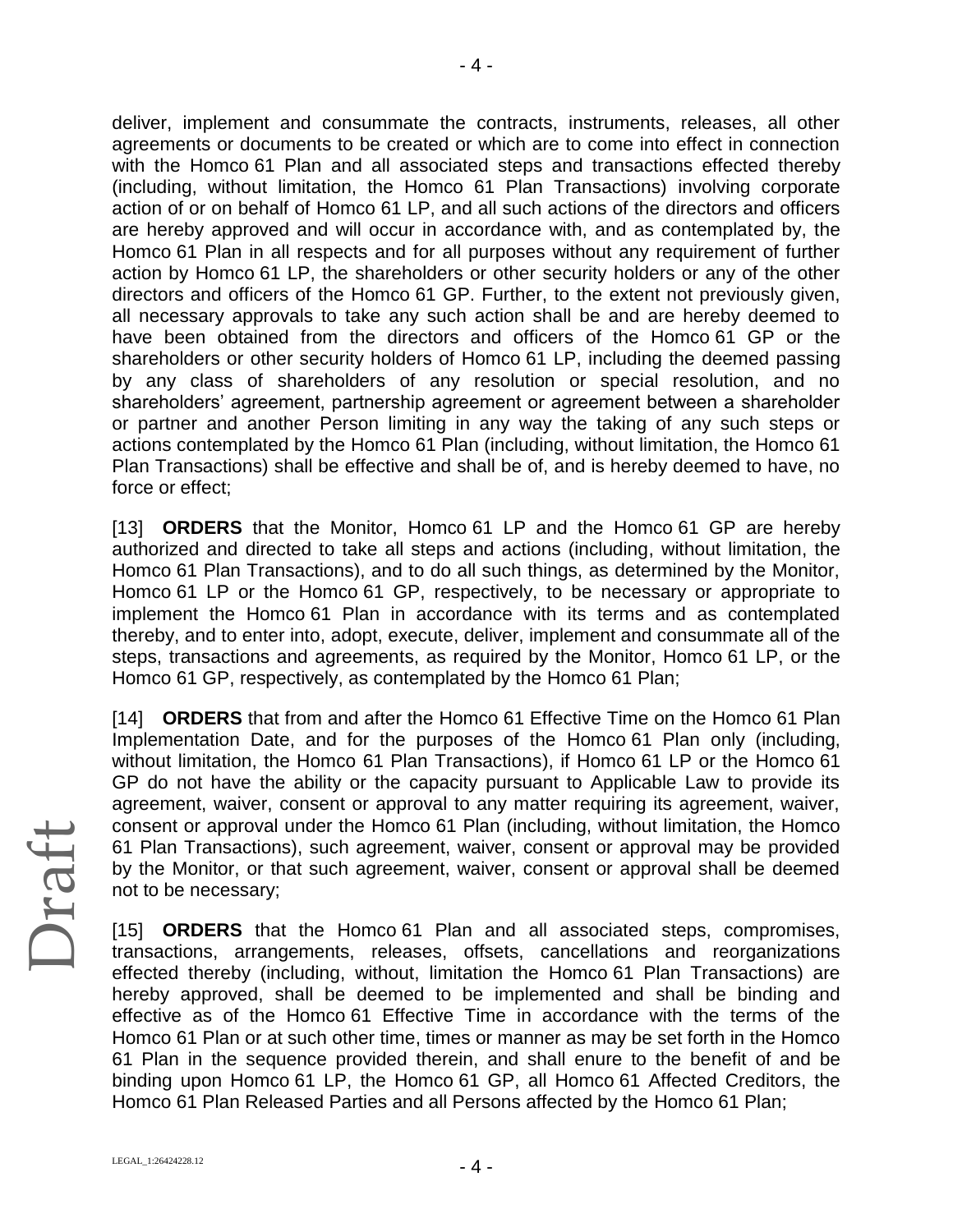[16] **ORDERS** that upon delivery of a written notice from Homco 61 of the fulfilment or waiver of the conditions precedent to the implementation of the Homco 61 Plan as set out and in accordance with section 8.3 of the Homco 61 Plan, the Monitor shall deliver the Monitor's Homco 61 Plan Implementation Date Certificate substantially in the form attached as Schedule "A" to this Order to Homco 61 LP in accordance with section 8.4 of the Plan and shall file with the Court a copy of such certificate as soon as reasonably practicable on or forthwith following the Homco 61 Plan Implementation Date and shall post a copy of same, once filed, on the Website;

## **HOMCO 61 PLAN IMPLEMENTATION DATE TRANSACTIONS**

[17] **ORDERS AND DECLARES** that the steps to be taken and the compromises and releases to be effected on the Homco 61 Plan Implementation Date shall, subject to section 6.3 of the Homco 61 Plan, be deemed to occur and be effected in the sequential order contemplated by section 6.2 of the Homco 61 Plan on the Homco 61 Plan Implementation Date, beginning at the Homco 61 Effective Time or at such other time, times, or manner as may be set forth in the Homco 61 Plan;

## **COMPROMISE OF HOMCO 61 AFFECTED CLAIMS AND EFFECT OF HOMCO 61 PLAN**

[18] **ORDERS AND DECLARES** that pursuant to and in accordance with the Homco 61 Plan, on the Homco 61 Plan Implementation Date, any and all Homco 61 Affected Claims of any nature whatsoever against the Homco 61 Plan Released Parties shall be forever compromised, discharged and released with prejudice, and the ability of any Person to proceed against the Homco 61 Plan Released Parties in respect of or relating to any such Homco 61 Affected Claims shall be and shall be deemed to be forever discharged, extinguished, released and restrained, and all proceedings with respect to, in connection with or relating to such Homco 61 Affected Claims shall be permanently stayed against the Homco 61 Plan Released Parties, subject only to the rights of Homco 61 Affected Creditors to receive distributions pursuant to the Homco 61 Plan, the HII Plan and this Order in respect of their Homco 61 Affected Claims, in the manner and to the extent provided for in the Homco 61 Plan and the HII Plan;

[19] **ORDERS AND DECLARES** that, pursuant to and in accordance with the terms of the Homco 61 Plan, on the Homco 61 Plan Implementation Date, all accrued and unpaid interest, fees and expenses owing or incurred by any HII Group Entity in respect of, or as part of, Homco 61 Affected Claims accruing on or after the Homco 61 Filing Date shall be forever compromised, discharged and released for no consideration and no Person shall have any entitlement to any such accrued and unpaid interest, fees and expenses;

[20] **ORDERS AND DECLARES** that the determination and administration of Homco 61 Proven Claims in accordance with the Claims Process Order, the HII/Shareco Meeting Order, the Homco 61 Meeting Order and Article 9, Article 10 and Article 11 of the HII Plan shall be final and binding on Homco 61 LP and all Homco 61 Affected Creditors and that Article 9, Article 10 and Article 11 of the HII Plan shall apply *mutatis mutandis* to all Homco 61 Affected Creditors with Homco 61 Proven Claims with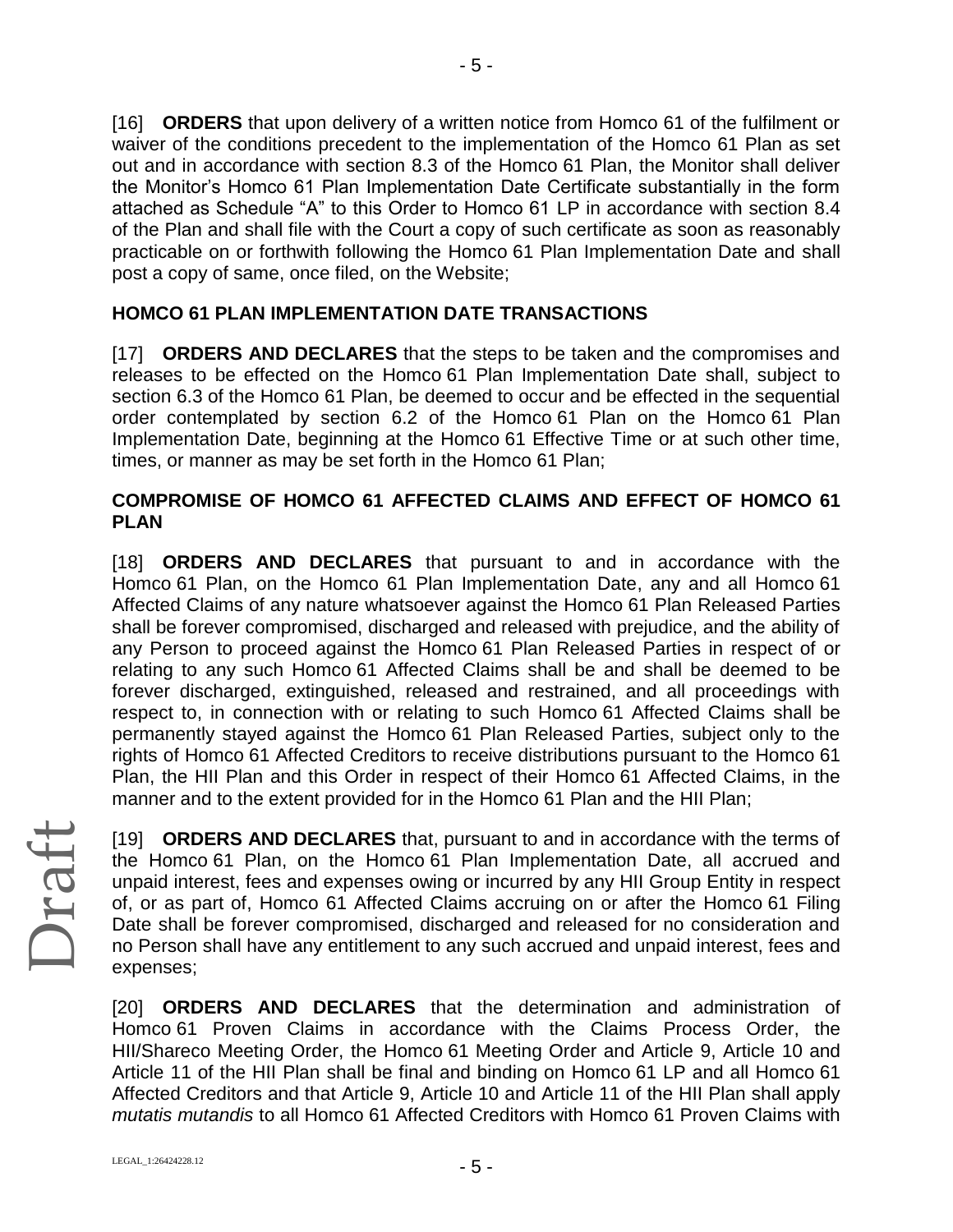such changes as necessary to apply as for Homco 61 Affected Creditors only as if Homco 61 Affected Creditors were Affected Creditors of HII under and pursuant to the HII Plan;

- 6 -

[21] **ORDERS AND DECLARES** that any Homco 61 Affected Claims for which a Homco 61 Proof of Claim has not been filed by the Homco 61 Claims Bar Date in accordance with the Claims Process Order, whether or not the holder of such Homco 61 Affected Claim has received notification of the claims process established by the Claims Process Order, shall be and are hereby forever barred, extinguished and released with prejudice unless otherwise provided for by any Order. Nothing in the Homco 61 Plan extends to or shall be interpreted as extending or amending the Homco 61 Claims Bar Date or gives or shall be interpreted as giving any rights to any Person in respect of Claims that have been barred or extinguished pursuant to the Claims Process Order;

[22] **ORDERS** that each Person named or referred to in, or subject to, the Homco 61 Plan shall be and is hereby deemed to have consented and agreed to all of the provisions in the Homco 61 Plan, in its entirety, and each Person named or referred to in, or subject to, the Homco 61 Plan shall be and is hereby deemed to have executed and delivered to Homco 61 LP all consents, releases, assignments and waivers, statutory or otherwise, required to implement and carry out the Homco 61 Plan in its entirety;

[23] **DECLARES** that any consent or authorization required under any contracts, leases, agreements or arrangements in respect of any change in control, transfer of equity interest or transfer of assets as part of the implementation of the Homco 61 Plan be deemed satisfied or obtained, as applicable;

[24] **ORDERS** that, from and after the Homco 61 Plan Implementation Date, all Persons shall be deemed to have waived any and all defaults of Homco 61 LP, then existing or previously committed by Homco 61 LP or caused by Homco 61 LP, directly or indirectly, or non-compliance with any covenant, warranty, representation, undertaking, positive or negative pledge, term, provision, condition or obligation, expressed or implied, in any contract, instrument, credit document, lease, guarantee, agreement for sale, deed, licence, permit, or other agreement, written or oral, and any and all amendments or supplements thereto, existing between such Person and Homco 61 LP, arising directly or indirectly from the filing by Homco 61 LP under the CCAA and the implementation of the Homco 61 Plan (including the Homco 61 Plan Transactions), and any and all notices of default and demands for payment or any step or proceeding taken or commenced in connection therewith under any such agreement shall be deemed to have been rescinded and of no further force or effect provided that nothing shall be deemed to excuse Homco 61 LP from performing its obligations under the Homco 61 Plan or be a waiver of defaults by Homco 61 LP under the Homco 61 Plan and related documents. This paragraph does not affect the rights of any Person to pursue any recoveries for a Claim that may be obtained from a guarantor (other than Homco 61 LP) and any security granted by such guarantor. Notwithstanding anything in this paragraph, Catalyst shall not be deemed to have waived any breach by HII, Shareco or Homco 61 LP of any of their respective obligations under the Restated Catalyst Support Agreement;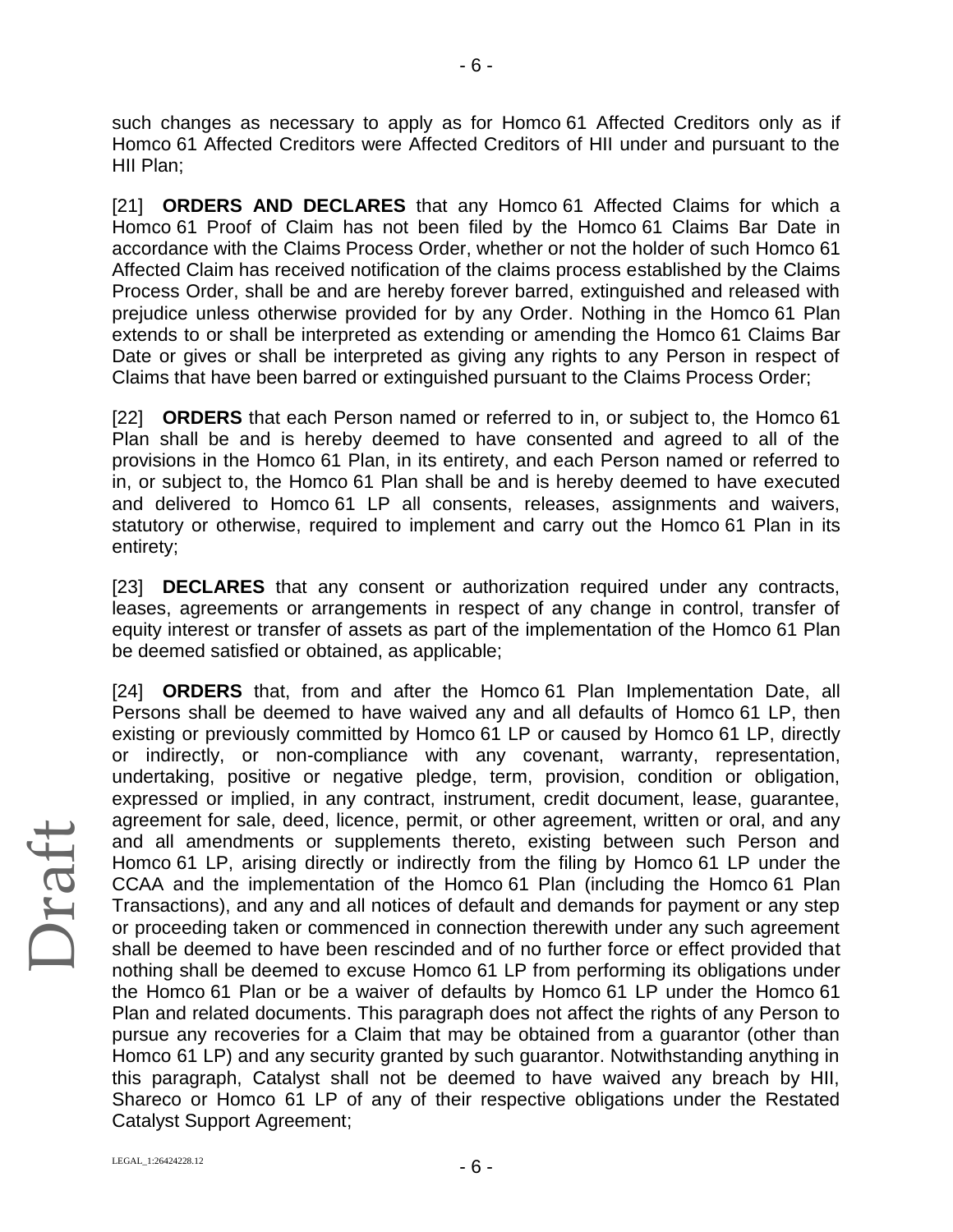[25] **ORDERS** that, subject to the performance by Homco 61 LP of its obligations under the Homco 61 Plan, all obligations, contracts, agreements, leases or other arrangements to which Homco 61 LP is a party shall be and remain in full force and effect, unamended, as at the Homco 61 Plan Implementation Date, unless disclaimed or resiliated or deemed to be disclaimed or resiliated by Homco 61 LP pursuant to the Initial Order, and no party to any such obligation, contract, agreement, lease or other arrangement shall on or following the Homco 61 Plan Implementation Date, accelerate, terminate, refuse to renew, rescind, refuse to perform or otherwise disclaim or resiliate its obligations thereunder, or enforce or exercise (or purport to enforce or exercise) any right or remedy in respect of any such obligation, contract, agreement, lease, or other arrangement and no automatic termination will have any validity or effect by reason:

- (a) of any event which occurred prior to, and not continuing after, the Homco 61 Plan Implementation Date, or which is or continues to be suspended or waived under the Homco 61 Plan, which would have entitled any other party thereto to enforce those rights or remedies;
- (b) that Homco 61 LP has sought or obtained relief or has taken steps as part of the Homco 61 Plan, the Initial Order or under the CCAA;
- (c) of any default or event of default arising as a result of the financial condition or insolvency of Homco 61 LP;
- (d) of the effect upon Homco 61 LP of the completion of any of the steps or transactions contemplated under the Homco 61 Plan, including the Homco 61 Plan Transactions; or
- (e) of any compromises, settlements, restructurings or releases effected pursuant to the Homco 61 Plan;

[26] **ORDERS** that on the Homco 61 Plan Implementation Date, following the completion of the steps in the sequence set forth in section 6.2 of the Homco 61 Plan (as may be modified pursuant to section 6.3 of the Homco 61 Plan), all debentures, notes, certificates, agreements, invoices and other instruments evidencing Homco 61 Affected Claims shall not entitle any holder thereof to any consideration or participation other than as expressly provided for in the Homco 61 Plan and this Order and shall be and are hereby deemed to be cancelled and shall be and are hereby deemed to be null and void;

## **USE OF THE POOLS AND RESERVES UNDER THE HII PLAN AND DISTRIBUTIONS BY THE MONITOR**

[27] **ORDERS** that on the Homco 61 Plan Implementation Date, the Monitor shall be authorized and directed to use the Cash Pool, the Asset Realization Cash Pool, the Cash-Out Pool and the Reserves, including the Disputed Claims (Cash) Reserve, the Disputed Claims (Asset Realization) Reserve, the Disputed Claims (Newco Shares) Reserve and the Disputed Claims (Cash-Out) Reserve, each established pursuant to and in accordance with the HII Plan, to effect the administration and determination of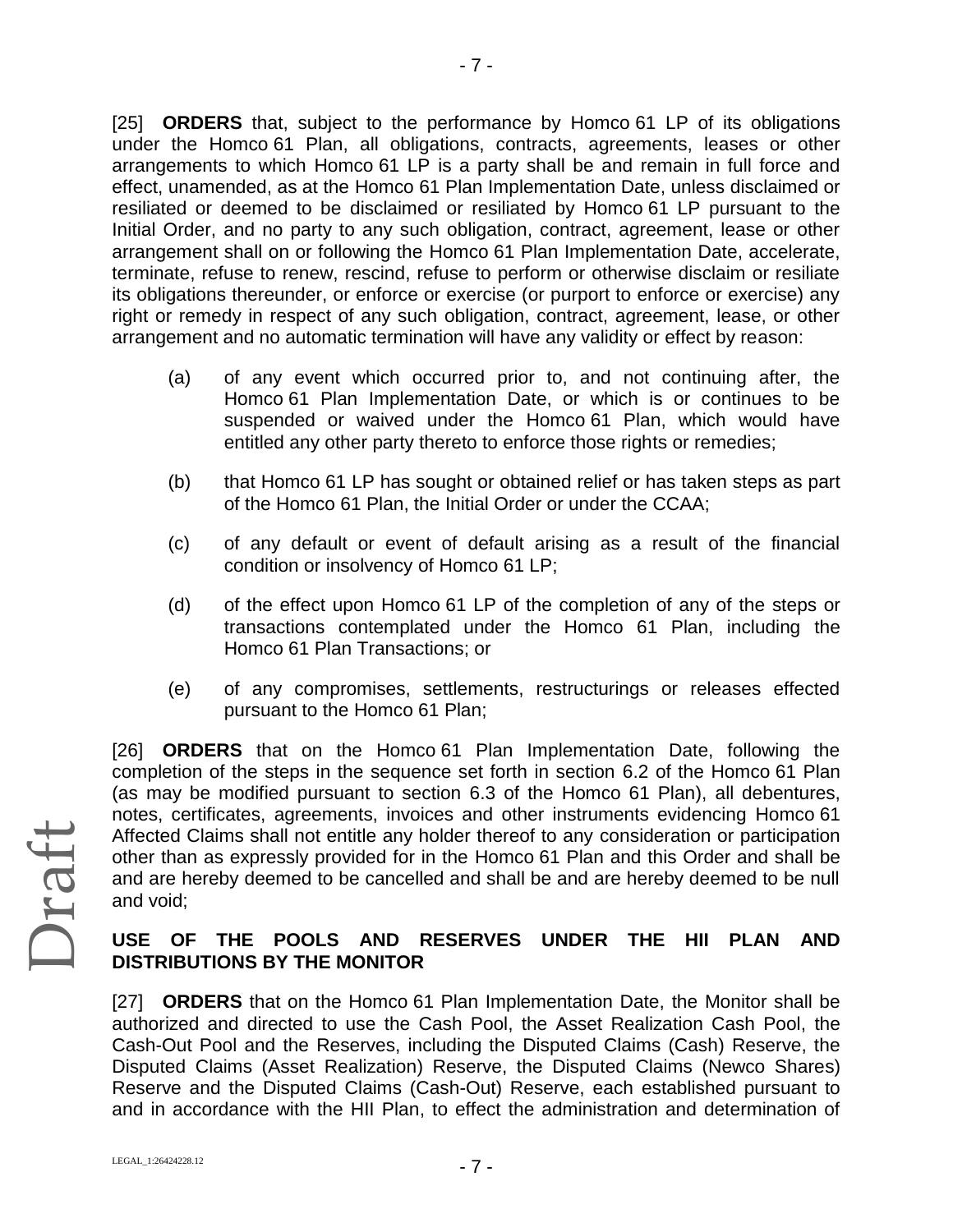Homco 61 Affected Claims and for greater certainty, the Monitor shall not be required to establish any cash pools or related cash or non-cash reserves in connection with the administration of Homco 61 Affected Claims, the determination of Homco 61 Proven Claims or the distribution of the HII Homco 61 Distribution to such Homco 61 Affected Creditors with Homco 61 Proven Claims;

- 8 -

[28] **ORDERS** that on the Homco 61 Plan Implementation Date, the Monitor shall be authorized and directed to administer and finally determine the Homco 61 Affected Claims of Homco 61 Affected Creditors under and in accordance with the Claims Process Order, Article 9, Article 10 and Article 11 of the HII Plan and Article 5 of the Homco 61 Plan and to manage the distribution of the HII Homco 61 Distribution directly to Homco 61 Affected Creditors with Homco 61 Proven Claims as if the Homco 61 Affected Creditors were Affected Creditors of HII and Article 9, Article 10 and Article 11 of the HII Plan shall apply *mutatis mutandis* to the Homco 61 Affected Creditors, with such changes as are necessary to such Articles to the Homco 61 Affected Creditors only;

[29] **ORDERS** that on the Homco 61 Plan Implementation Date, the Monitor shall hold in trust the Homco 61 Administrative Reserve Costs in the Administrative Reserve Account established under and pursuant to the HII Plan for the purpose of paying the Homco 61 Administrative Reserve Costs pursuant to and in accordance with the Homco 61 Plan;

[30] **ORDERS** that on the Homco 61 Plan Implementation Date the Monitor shall allocate the costs of the administration of Homco 61 Affected Claims to the Homco 61 Administrative Reserve Costs and provide for such costs in the Administrative Reserve established under and pursuant to the HII Plan;

[31] **DIRECTS** that the Monitor shall publish a notice to Homco 61 Affected Creditors, substantially in the form attached as Schedule "B" to this Order (the "**Homco 61 Notice of Final Distribution**"), at least thirty (30) days in advance of the Homco 61 Final Distribution Date in the Globe and Mail, the Calgary Herald, the Halifax Chronicle Herald and The Guardian (published in Charlottetown, Prince Edward Island) (English version) and De Volkskrant, De Telegraaf, the NRC and Het Financieele Dagblad (all published in the Netherlands) (Dutch version) notifying Homco 61 Affected Creditors of the Homco 61 Final Distribution Date;

[32] **ORDERS** that a Homco 61 Affected Creditor holding a Homco 61 Disputed Claim shall not be entitled to receive a distribution under the Homco 61 Plan in respect of any portion thereof unless and until such Homco 61 Disputed Claim becomes a Homco 61 Proven Claim in accordance with the Claims Process Order, the Homco 61 Meeting Order, the Homco 61 Plan and the HII Plan (as the case may be);

[33] **ORDERS AND DECLARES** that, except for the disbursements to be made by the Monitor from the Cash-Out Pool and the Disputed Claims (Cash-Out) Reserve all distributions and payments by or at the direction of the Monitor, in each case on behalf of Homco 61 LP, under the Homco 61 Plan and the HII Plan (as the case may be) to the Homco 61 Affected Creditors with Homco 61 Proven Claims are for the account of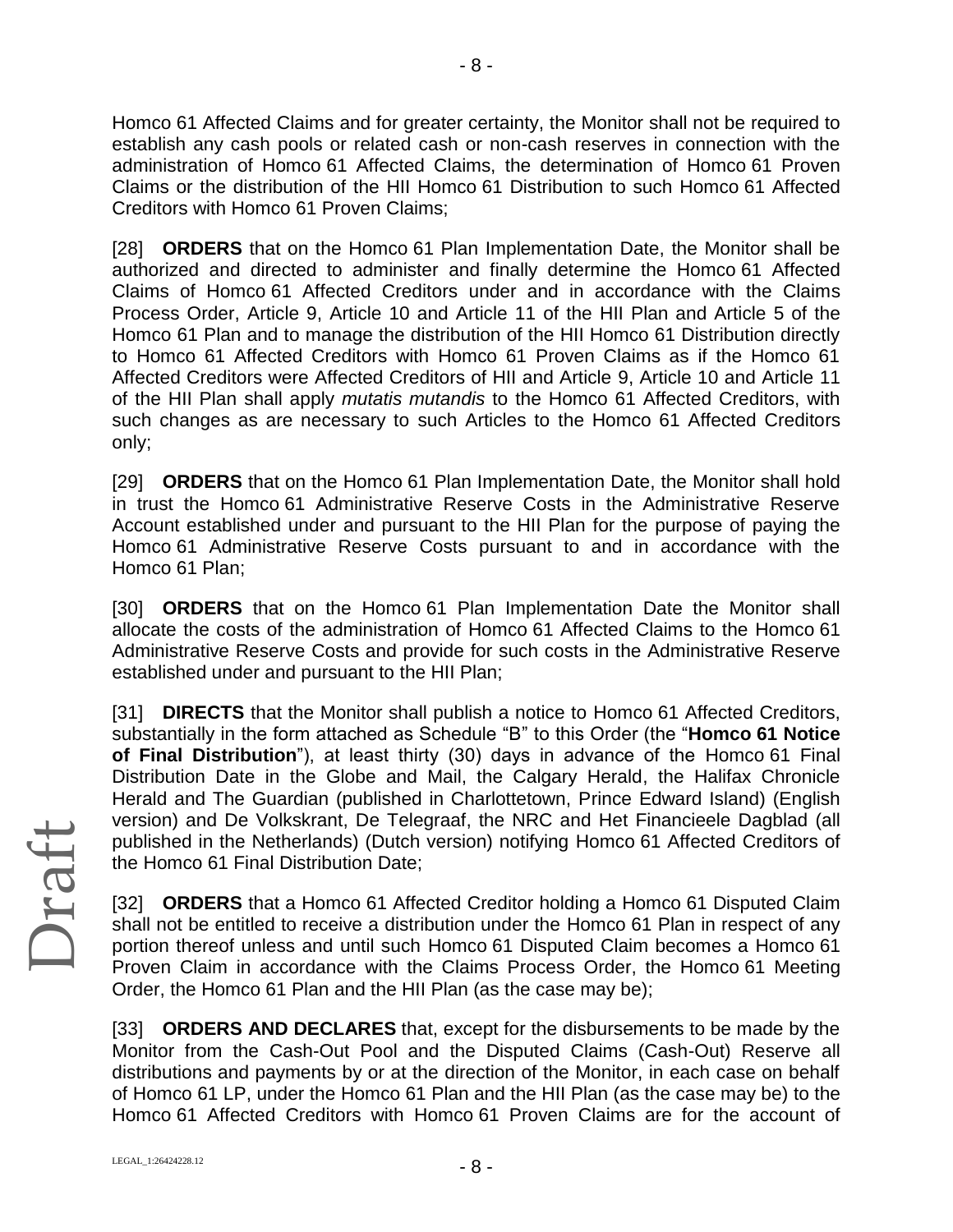Homco 61 LP and the fulfillment of its obligations under the Homco 61 Plan and the HII Plan including to make distributions to Homco 61 Affected Creditors with Homco 61 Proven Claims; provided that where reference is made to the Monitor holding Newco Common Shares, it is holding such Newco Common Shares on behalf of Homco 61 Affected Creditors with Homco 61 Disputed Claims that are finally determined to be Homco 61 Proven Claims (as the case may be);

[34] **ORDERS** that to the extent of an inconsistency between the provisions of Article 9, Article 10 and Article 11 of the HII Plan and the Homco 61 Plan, the provisions of the Homco 61 Plan shall govern in relation to the administration and determination of the Homco 61 Proven Claims;

[35] **ORDERS AND DECLARES** that the Monitor, Homco 61 LP and the Homco 61 GP, as necessary, are authorized to take any and all actions as may be necessary or appropriate to comply with applicable Tax withholding and reporting requirements. All amounts withheld on account of Taxes shall be treated for all purposes as having been paid to the Homco 61 Affected Creditors in respect of which such withholding was made, provided such withheld amounts be remitted to the appropriate Governmental Authority;

- [36] **ORDERS AND DECLARES** that, notwithstanding:
	- (a) the pendency of these proceedings and the declarations of insolvency made therein;
	- (b) any application for a bankruptcy order now or hereafter issued pursuant to the *Bankruptcy and Insolvency Act*, R.S.C. 1985, c. B-3, as amended (the "**BIA**") in respect of any of the HII Group Entities and any bankruptcy order issued pursuant to any such applications; and
	- (c) any assignment in bankruptcy made in respect of any of the HII Group Entities;

Draft

the transactions contemplated in the Homco 61 Plan, the payments or distributions made in connection with the Homco 61 Plan and the Homco 61 Plan Transactions contemplated thereby, whether before or after the Homco 61 Filing Date, and any action taken in connection therewith, including, without limitation, under this Order shall not be void or voidable and do not constitute nor shall they be deemed to be a settlement, fraudulent preference, assignment, fraudulent conveyance, transfer at undervalue or other challengeable transaction under the BIA, article 1631 and following of the Civil Code or any other applicable federal or provincial legislation, and the transactions contemplated in the Homco 61 Plan, the payments or distributions made in connection with the Homco 61 Plan and the Homco 61 Plan Transactions contemplated thereby, whether before or after the Homco 61 Filing Date, and any action taken in connection therewith, do not constitute conduct meriting an oppression remedy under any applicable statute and shall be binding on an interim receiver, receiver, liquidator or trustee in bankruptcy appointed in respect of any of the HII Group Entities;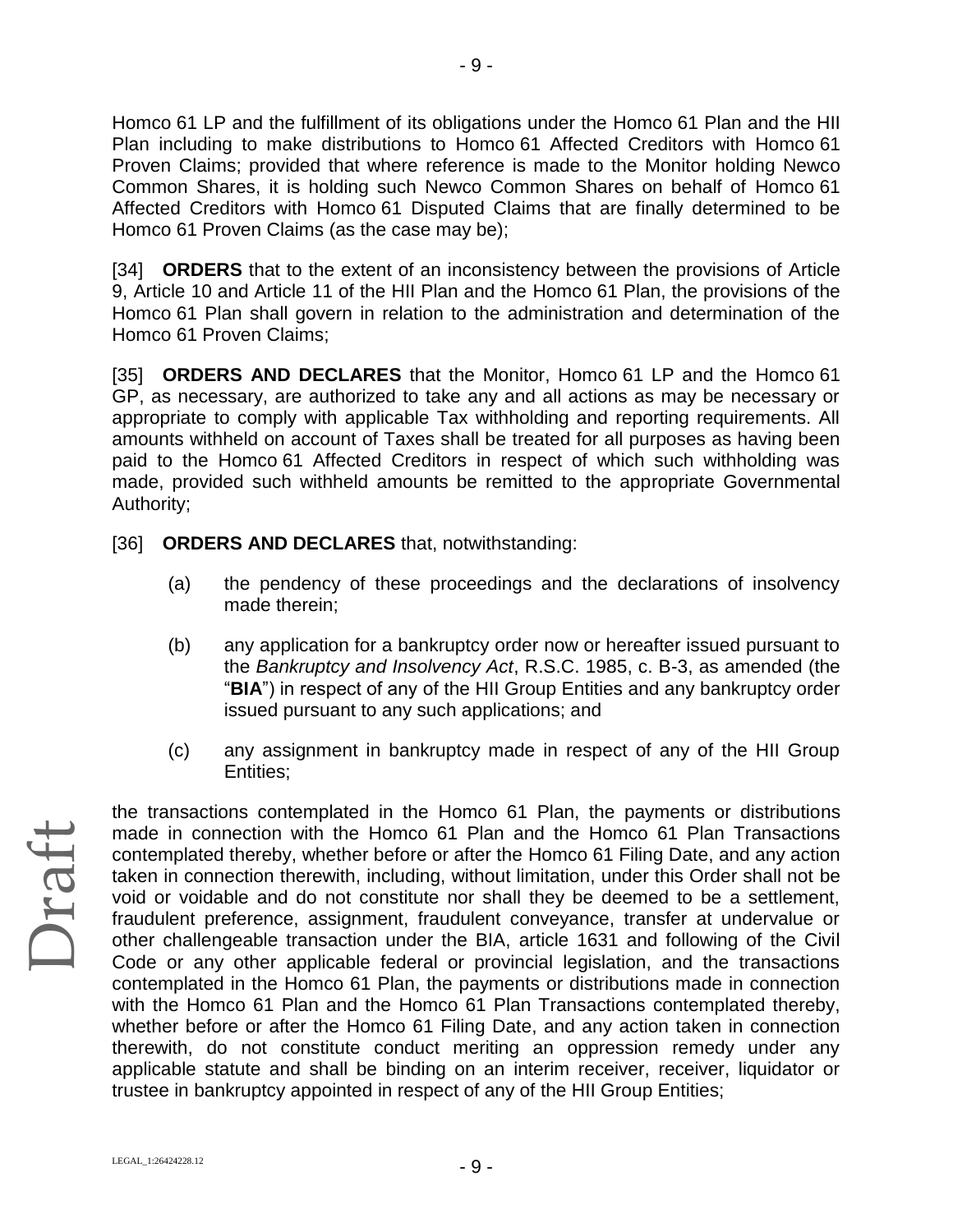## **RELEASES AND DISCHARGES**

[37] **ORDERS AND DECLARES** that the compromises and releases set out in Article 7 of the Homco 61 Plan are approved and shall be binding and effective as of the Homco 61 Plan Implementation Date;

[38] **ORDERS** that from and after the Homco 61 Plan Implementation Date any and all Persons shall be and are hereby stayed from commencing, taking, applying for or issuing or continuing any and all steps or proceedings, including without limitation, administrative hearings and orders, declarations or assessments, commenced, taken or proceeded with or that may be commenced, taken or proceeded with against any Homco 61 Plan Released Party in respect of all Claims and matters which are released pursuant to paragraph 37 of this Order and Article 7 of the Homco 61 Plan;

## **ACCOUNTS WITH FINANCIAL INSTITUTIONS**

[39] **ORDERS** that any and all financial institutions (the "**Financial Institutions**") with which Homco 61 LP has or will have accounts (the "**Accounts**") shall process and/or facilitate the transfer of, or change to, such Accounts in order to implement the Homco 61 Plan and the transactions contemplated thereby, including the Homco 61 Plan Transactions;

[40] **ORDERS** that James F. Miles, Jan Schöningh or any other officer or director of the Homco 61 GP, is empowered to take all required acts with any of the Financial Institutions to effect the transfer of, or changes to, the Accounts in order to facilitate the implementation of the Homco 61 Plan and the transactions contemplated thereby, including the Homco 61 Plan Transactions;

## **STAY OF PROCEEDINGS**

[41] **EXTENDS** the Stay Period (as defined in the Initial Order and as extended from time to time) to and including July 12, 2013;

[42] **DECLARES** that the protections afforded under paragraphs 12 and 13 of the Initial Order, as amended and extended from time to time, shall apply *mutatis mutandis* to the Homco 61 Plan Released Parties;

[43] **DECLARES** that all Orders made in the CCAA Proceedings shall continue in full force and effect in accordance with their respective terms, except to the extent that such Orders are varied by, or inconsistent with, this Order, the Homco 61 Meeting Order or any further Order of this Court;

## **THE MONITOR**

[44] **ORDERS** that, effective upon the Homco 61 Plan Implementation Date, any and all claims against the Monitor in connection with the performance of its duties as Monitor of Homco 61 LP up to the Homco 61 Plan Implementation Date shall be and are hereby stayed, extinguished and forever barred and the Monitor shall have no liability in respect thereof except for any liability arising out of gross negligence or wilful misconduct on the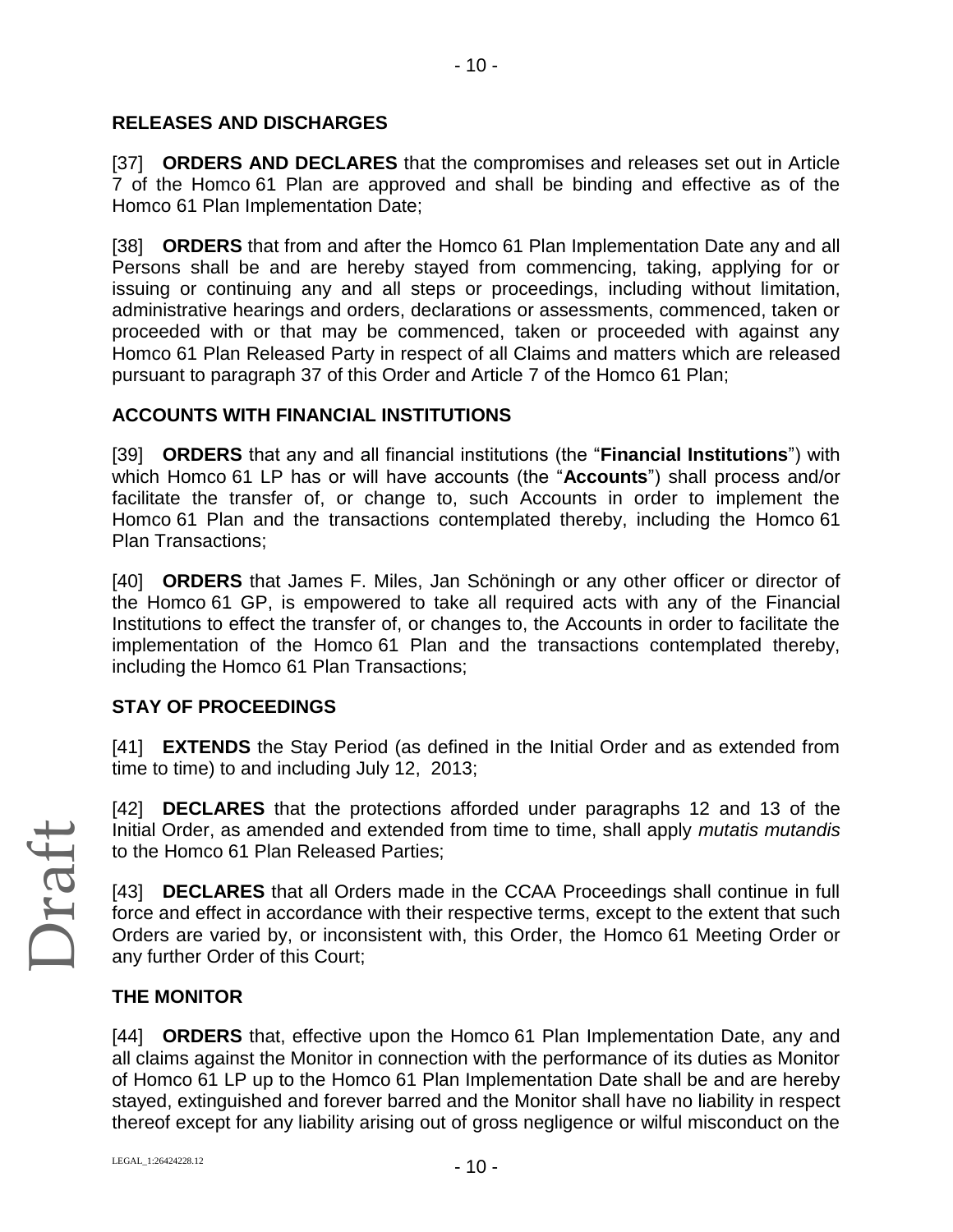part of the Monitor, provided however that this paragraph shall not release the Monitor of its remaining duties pursuant to the Homco 61 Plan and this Order (the "**Remaining Duties**");

- 11 -

[45] **ORDERS** that no action or other proceeding shall be commenced against the Monitor in any way arising from or related to its capacity or conduct as Monitor of Homco 61 LP except with prior leave of this Court on notice to the Monitor and upon further order securing, as security for costs, the solicitor and his own client costs of the Monitor in connection with the proposed action or proceeding;

[46] **ORDERS** that the Monitor, in addition to its prescribed rights and obligations under the CCAA, be and is hereby authorized and empowered to the exclusion of all other Persons including Homco 61 LP, to perform its functions and fulfill its obligations under the Homco 61 Plan, the Homco 61 Meeting Order and this Order to facilitate the implementation of the Homco 61 Plan;

[47] **ORDERS** that the Monitor shall be entitled to rely on the books and records of Homco 61 LP and the Homco 61 GP and any information provided by Homco 61 LP and the Homco 61 GP without independent investigation and shall not be liable for any claims or damages resulting from any errors or omissions in such books, records or information;

[48] **DECLARES** that the Monitor shall not incur any liability under the Tax Statutes in respect of its making payments, ordered or permitted under this Order and is hereby forever released, remised and discharged from any Claims against it under the Tax Statutes or otherwise at law, arising in respect of payments made under the Homco 61 Plan and this Order and any Claims of such nature are hereby forever barred;

[49] **DECLARES** that the Monitor shall not, under any circumstances, be liable for any of Homco 61 LP's tax liabilities regardless of how or when such liability may have arisen;

[50] **DECLARES** that the Monitor shall incur no liability as a result of acting in accordance with the Homco 61 Plan and the Orders, including without limitation, this Order, other than any liability arising out of or in connection with the negligence or wilful misconduct of the Monitor;

[51] **ORDERS** that upon the completion by the Monitor of its Remaining Duties, including, without limitation, distributions made by or at the direction of the Monitor in accordance with the Homco 61 Plan and the HII Plan, the Monitor shall file with the Court the Monitor's Homco 61 Plan Completion Certificate, substantially in the form attached as Schedule "C" to this Order (the "**Monitor's Homco 61 Plan Completion Certificate**") stating that all of the Monitor's Remaining Duties have been completed and that the Monitor is unaware of any claims with respect to its performance of such Remaining Duties, and upon the filing of the Monitor's Homco 61 Plan Completion Certificate, Samson Bélair/Deloitte & Touche Inc. shall be deemed to be discharged from its duties as Monitor of Homco 61 LP in the CCAA Proceedings and released from any and all claims relating to its activities as Monitor in the CCAA Proceedings;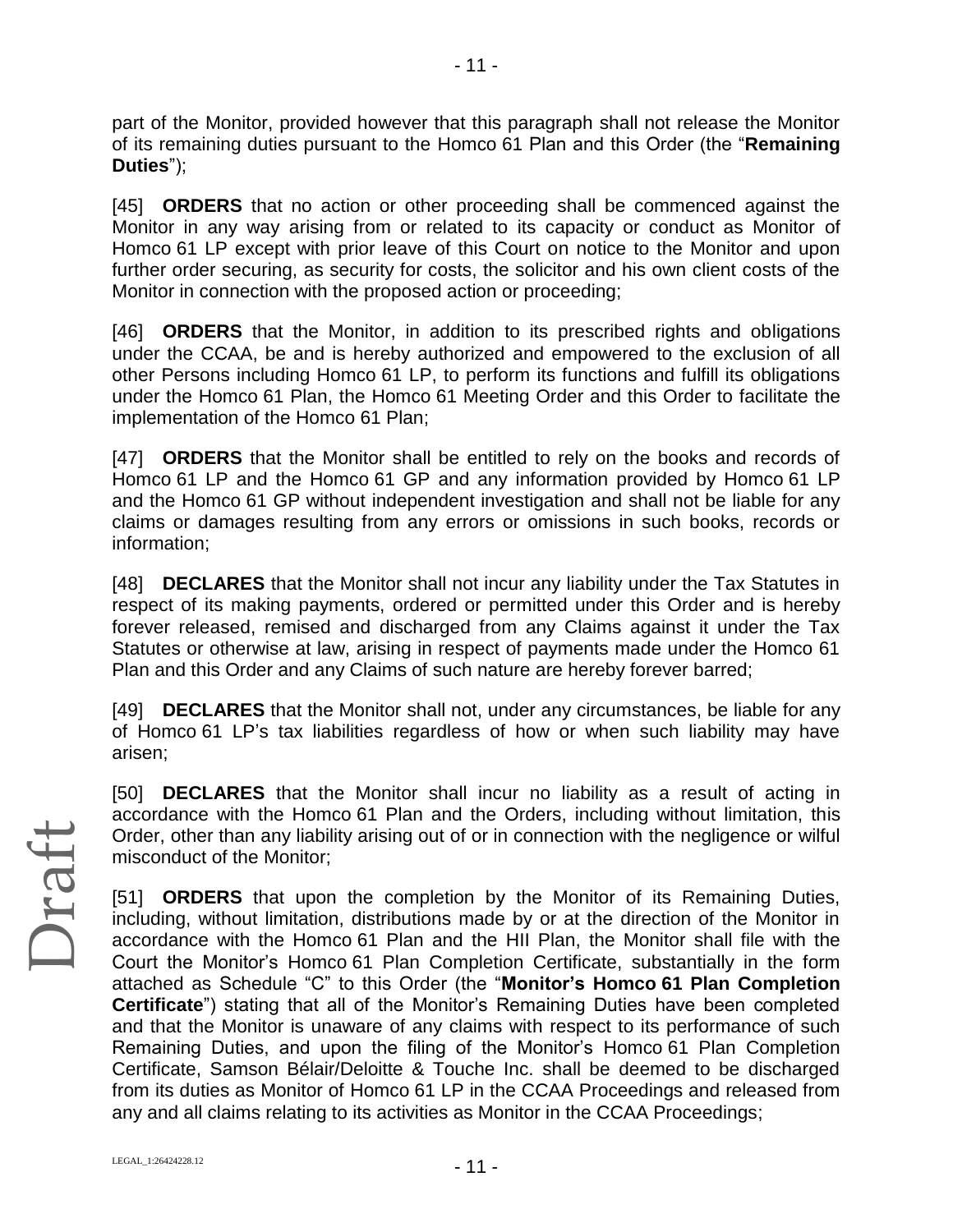## **GENERAL**

[52] **ORDERS AND DECLARES** that the Homco 61 GP Named Directors shall be and are hereby deemed to resign without replacement without any requirement of further action on the part of such Homco 61 GP Named Directors at the Homco 61 Effective Time on the Homco 61 Plan Implementation Date;

[53] **DECLARES** that Homco 61 LP and the Monitor may apply to this Court for any advice, directions or determinations required to resolve any matter or dispute relating to, or to the subject matter of or rights and benefits under, the Homco 61 Plan or this Order, including, without limitation, regarding the Homco 61 Plan Transactions and the distribution mechanics under the Homco 61 Plan;

[54] **DECLARES** that any other directly affected party that wishes to apply to this Court, including with respect to a dispute relating to the Homco 61 Plan, its implementation or its effects, must proceed by motion presentable before this Court after a 10-day prior notice of the presentation thereof given to Homco 61 LP and the Monitor;

[55] **ORDERS** that the Monitor shall be and is hereby authorized (at its sole election) to seek an order of any court of competent jurisdiction in any province or territory of Canada, the United States of America or any state or other subdivision thereof and any other nation or state, recognizing the Homco 61 Plan and this Order and confirming that the Homco 61 Plan and this Order are binding and effective in such jurisdiction;

[56] **ORDERS** the aid and recognition of any court of any judicial, regulatory or administrative body in any province or territory of Canada (including the assistance of any court in Canada pursuant to section 17 of the CCAA), and the Federal Court of Canada and any judicial, regulatory or administrative tribunal or other court constituted pursuant to the Parliament of Canada, the legislature of any province or otherwise and any court or any judicial, regulatory or administrative body of the United States of America and the states or other subdivisions of the United States of America, any court or any judicial, regulatory or administrative body of the Netherlands or any other nation or state to act in aid of and to be complementary to this court in carrying out the terms of this Order where required;

[57] **ORDERS** the provisional execution of this Order notwithstanding any appeal and without the necessity for furnishing any security; and

## [58] **THE WHOLE WITHOUT COSTS.**

## **LOUIS J. GOUIN, J.S.C.**

\_\_\_\_\_\_\_\_\_\_\_\_\_\_\_\_\_\_\_\_\_\_\_\_\_\_\_\_\_\_\_\_\_\_

Hearing date : June 5, 2013

Draft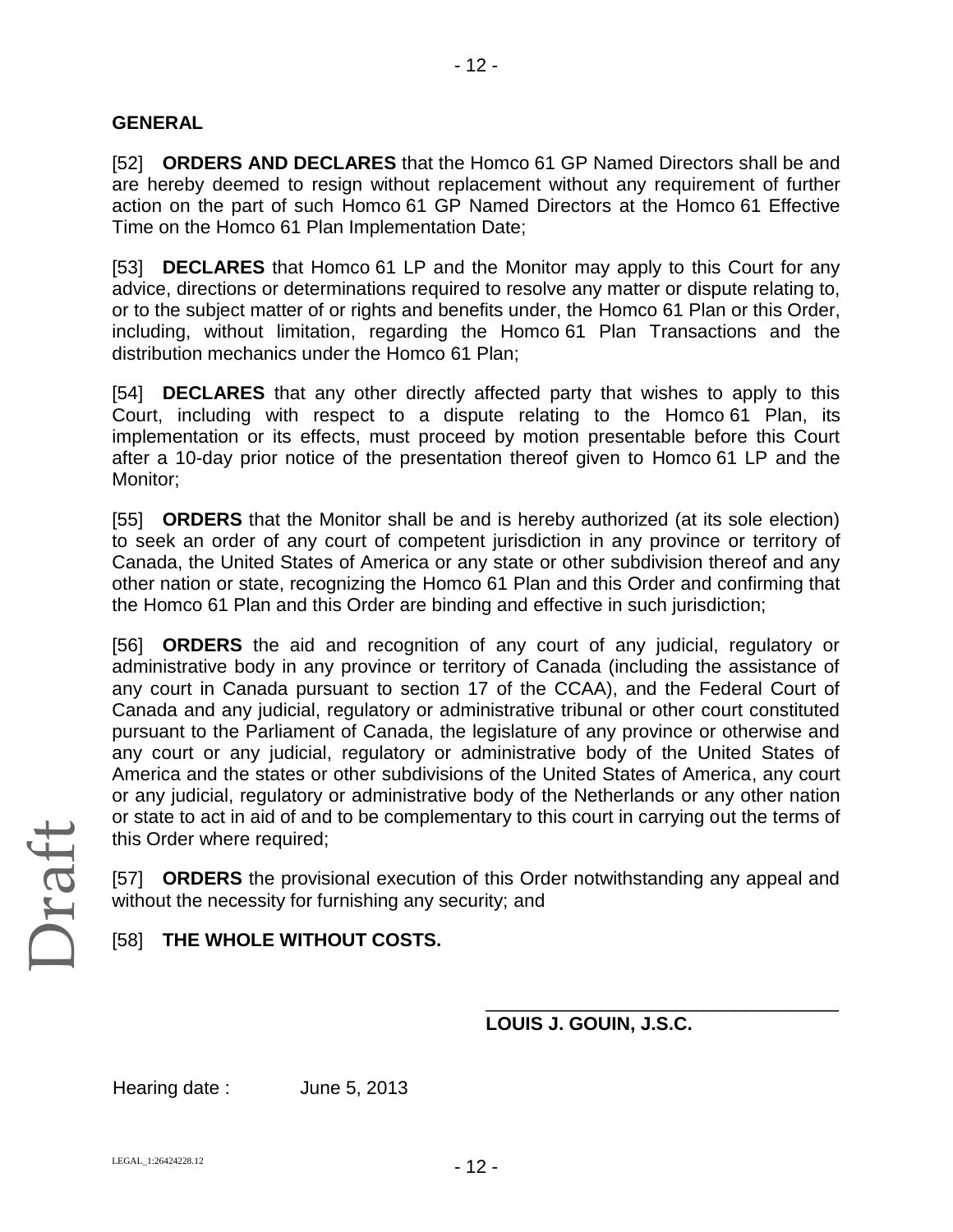## **Me Martin Desrosiers Me Sandra Abitan Me Julien Morissette** Osler, Hoskin & Harcourt LLP Counsel to Petitioners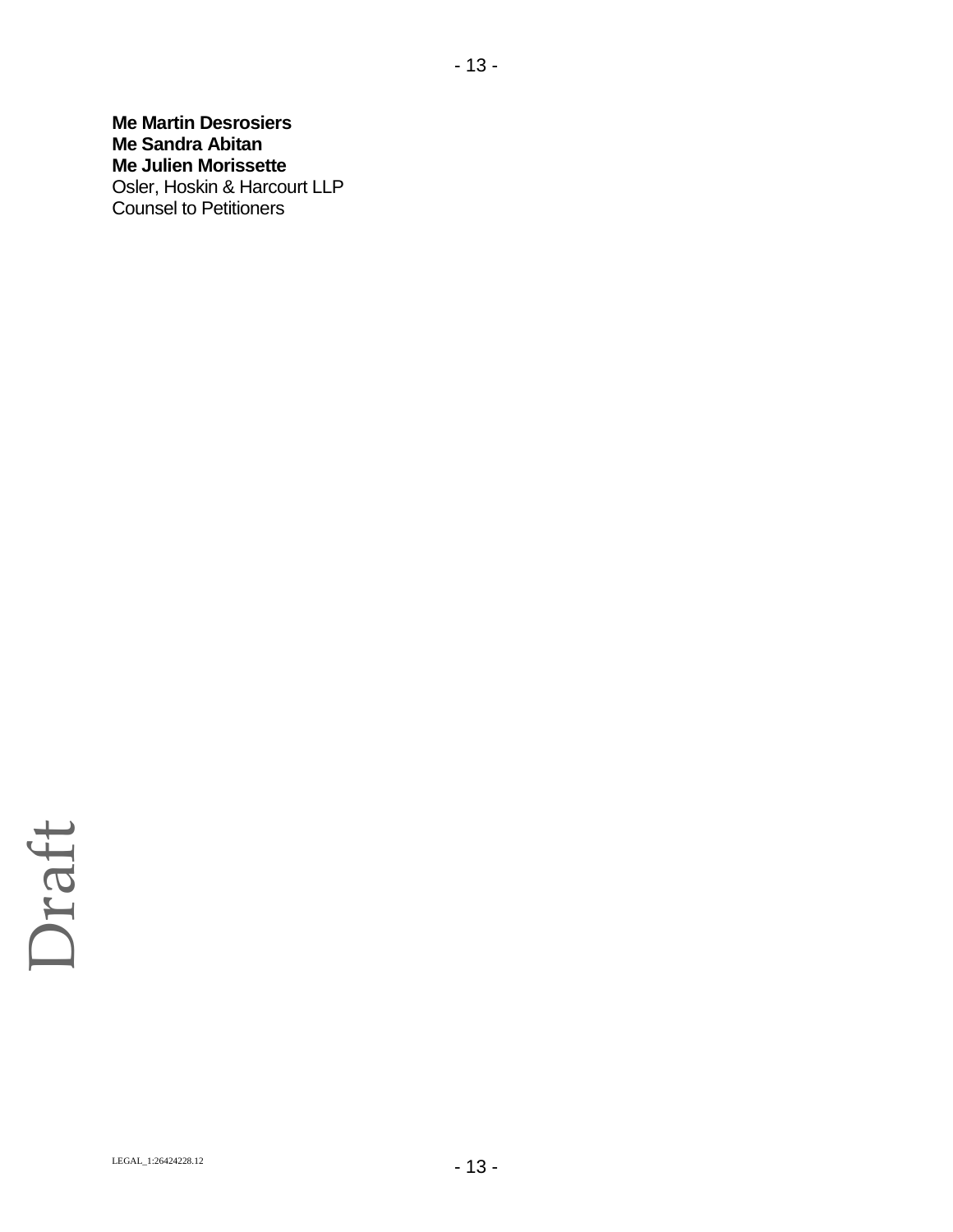### SCHEDULE "A"

#### MONITOR'S HOMCO 61 PLAN IMPLEMENTATION DATE CERTIFICATE

## **CANADA SUPERIOR COURT PROVINCE OF QUÉBEC DISTRICT OF MONTRÉAL**

(Commercial Division) (sitting as a Court designated pursuant to the *Companies' Creditors Arrangement Act*, R.S.C. 1985, c. C-36, as amended)

### No.: 500-11-041305-117 **IN THE MATTER OF THE PLAN OF COMPROMISE OF:**

**Homco Realty Fund (61) Limited Partnership**

**Debtor**

#### -and-

**Homburg Invest Inc. Homburg Shareco Inc. Churchill Estates Development Ltd. Inverness Estates Development Ltd. CP Development Ltd. North Calgary Land Ltd. Homburg Management (Canada) Inc.**

**Petitioners**

#### -and-

**Homco Realty Fund (52) Limited Partnership Homco Realty Fund (83) Limited Partnership Homco Realty Fund (88) Limited Partnership Homco Realty Fund (89) Limited Partnership Homco Realty Fund (92) Limited Partnership Homco Realty Fund (94) Limited Partnership Homco Realty Fund (96) Limited Partnership Homco Realty Fund (105) Limited Partnership Homco Realty Fund (121) Limited Partnership Homco Realty Fund (122) Limited Partnership Homco Realty Fund (142) Limited Partnership Homco Realty Fund (190) Limited Partnership Homco Realty Fund (191) Limited Partnership Homco Realty Fund (199) Limited Partnership Castello Development Ltd.**

**Mises-en-cause** 

-and-

**Samson Bélair/Deloitte & Touche Inc.** 

**Monitor**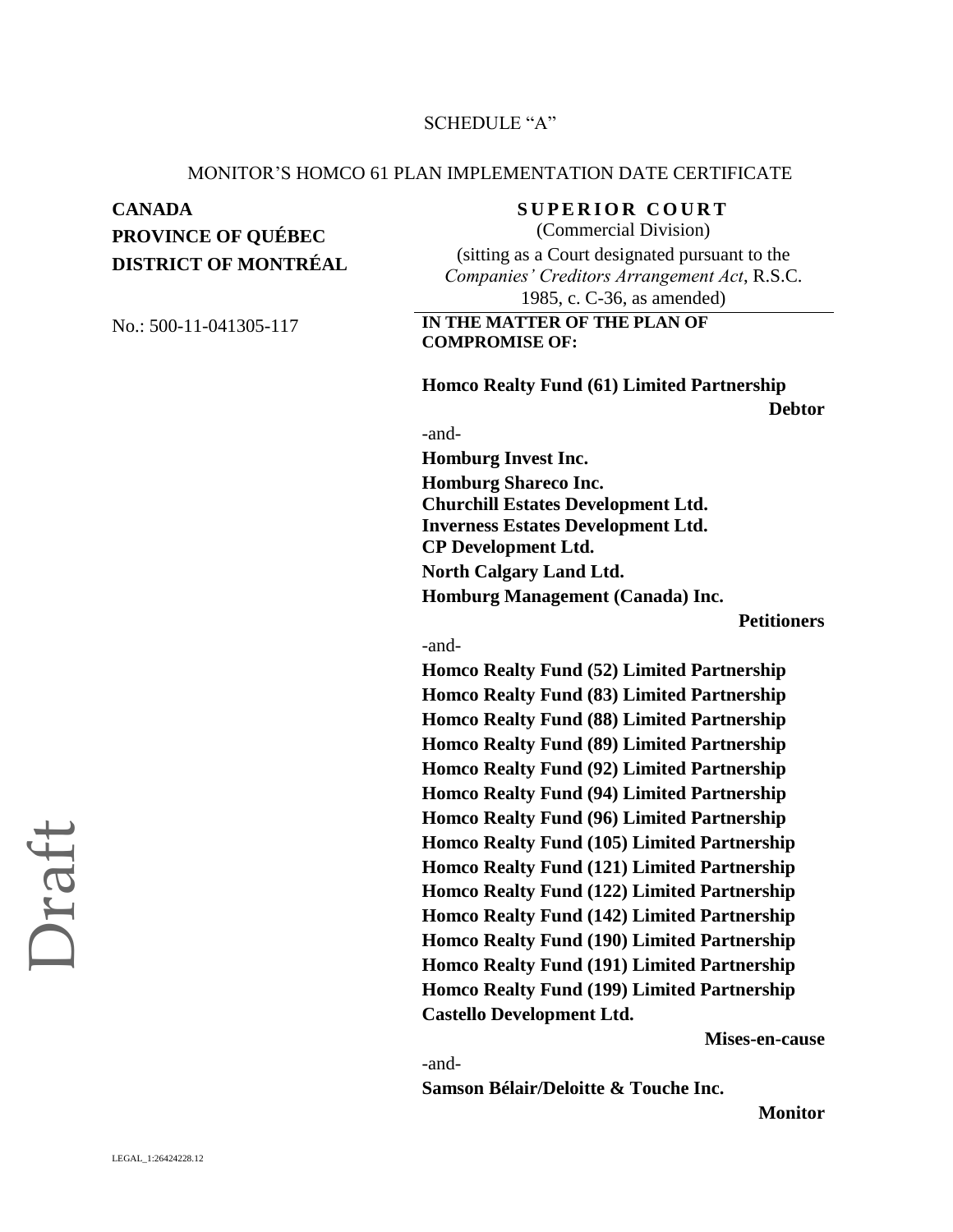## **CERTIFICATE OF SAMSON BÉLAIR/DELOITTE & TOUCHE INC. AS THE COURT-APPOINTED MONITOR OF HOMCO REALTY FUND (61) LIMITED PARTNERSHIP**

All capitalized terms not otherwise defined herein have the meanings ascribed thereto in the Restated Plan of Compromise of Homco Realty Fund (61) Limited Partnership (**"Homco 61 LP"**) pursuant to the *Companies' Creditors Arrangement Act*, R.S.C. 1985, c. C-36, as amended, dated April 26, 2013 (as amended, restated, supplemented and/or modified in accordance with its terms, the "**Homco 61 Plan**").

Pursuant to section 8.4 of the Homco 61 Plan, Samson Bélair/Deloitte & Touche Inc. (the "**Monitor**") in its capacity as Court-appointed Monitor of Homco 61 LP delivers this certificate to Homco 61 LP and hereby certifies that it has been informed in writing by Homco 61 LP that all of the conditions precedent to implementation of the Homco 61 Plan as set out in section 8.3 of the Homco 61 Plan have been satisfied or waived. Pursuant to the Homco 61 Plan, the Homco 61 Plan Implementation Date has occurred on this day. This Certificate will be filed with the Court and posted on the Website.

DATED at the City of Montréal, in the Province of Québec, this \_\_\_\_\_\_ day of \_\_\_\_\_\_\_\_, 2013 at \_\_\_\_\_\_\_ **[a.m./p.m.]**.

## **SAMSON BÉLAIR/DOITTE & TOUCHE**

**INC.**, in its capacity as Court-appointed Monitor of Homco Realty Fund (61) Limited Partnership

By:

Name: Title: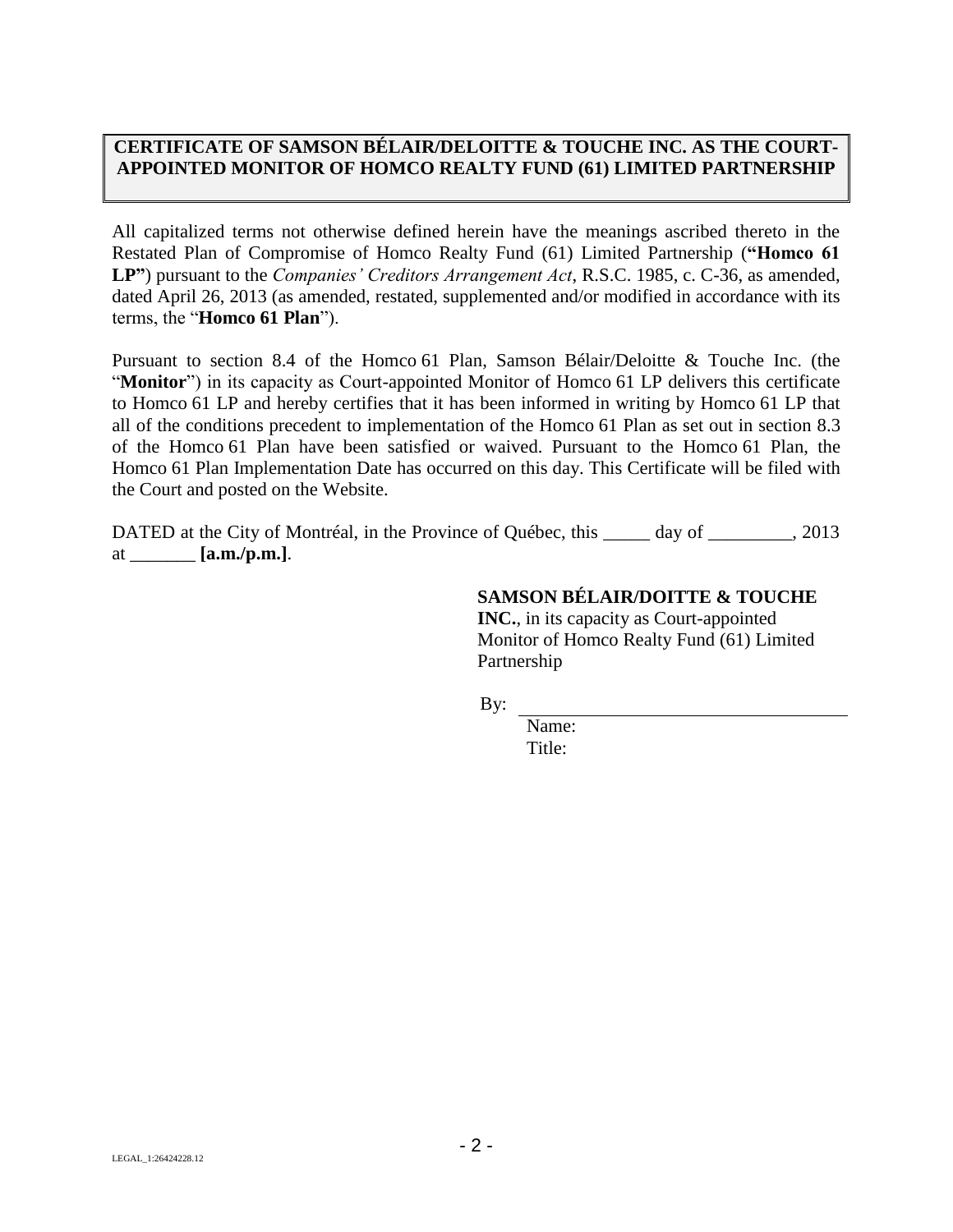#### SCHEDULE "B"

#### NOTICE OF FINAL DISTRIBUTION

## **CANADA SUPERIOR COURT PROVINCE OF QUÉBEC DISTRICT OF MONTRÉAL**

(Commercial Division) (sitting as a Court designated pursuant to the *Companies' Creditors Arrangement Act*, R.S.C. 1985, c. C-36, as amended)

#### No.: 500-11-041305-117 **IN THE MATTER OF THE PLAN OF COMPROMISE OF:**

**Homco Realty Fund (61) Limited Partnership**

**Debtor**

#### -and-

**Homburg Invest Inc. Homburg Shareco Inc. Churchill Estates Development Ltd. Inverness Estates Development Ltd. CP Development Ltd. North Calgary Land Ltd. Homburg Management (Canada) Inc.**

**Petitioners**

#### -and-

**Homco Realty Fund (52) Limited Partnership Homco Realty Fund (83) Limited Partnership Homco Realty Fund (88) Limited Partnership Homco Realty Fund (89) Limited Partnership Homco Realty Fund (92) Limited Partnership Homco Realty Fund (94) Limited Partnership Homco Realty Fund (96) Limited Partnership Homco Realty Fund (105) Limited Partnership Homco Realty Fund (121) Limited Partnership Homco Realty Fund (122) Limited Partnership Homco Realty Fund (142) Limited Partnership Homco Realty Fund (190) Limited Partnership Homco Realty Fund (191) Limited Partnership Homco Realty Fund (199) Limited Partnership Castello Development Ltd.**

**Mises-en-cause** 

-and-

**Samson Bélair/Deloitte & Touche Inc.** 

**Monitor**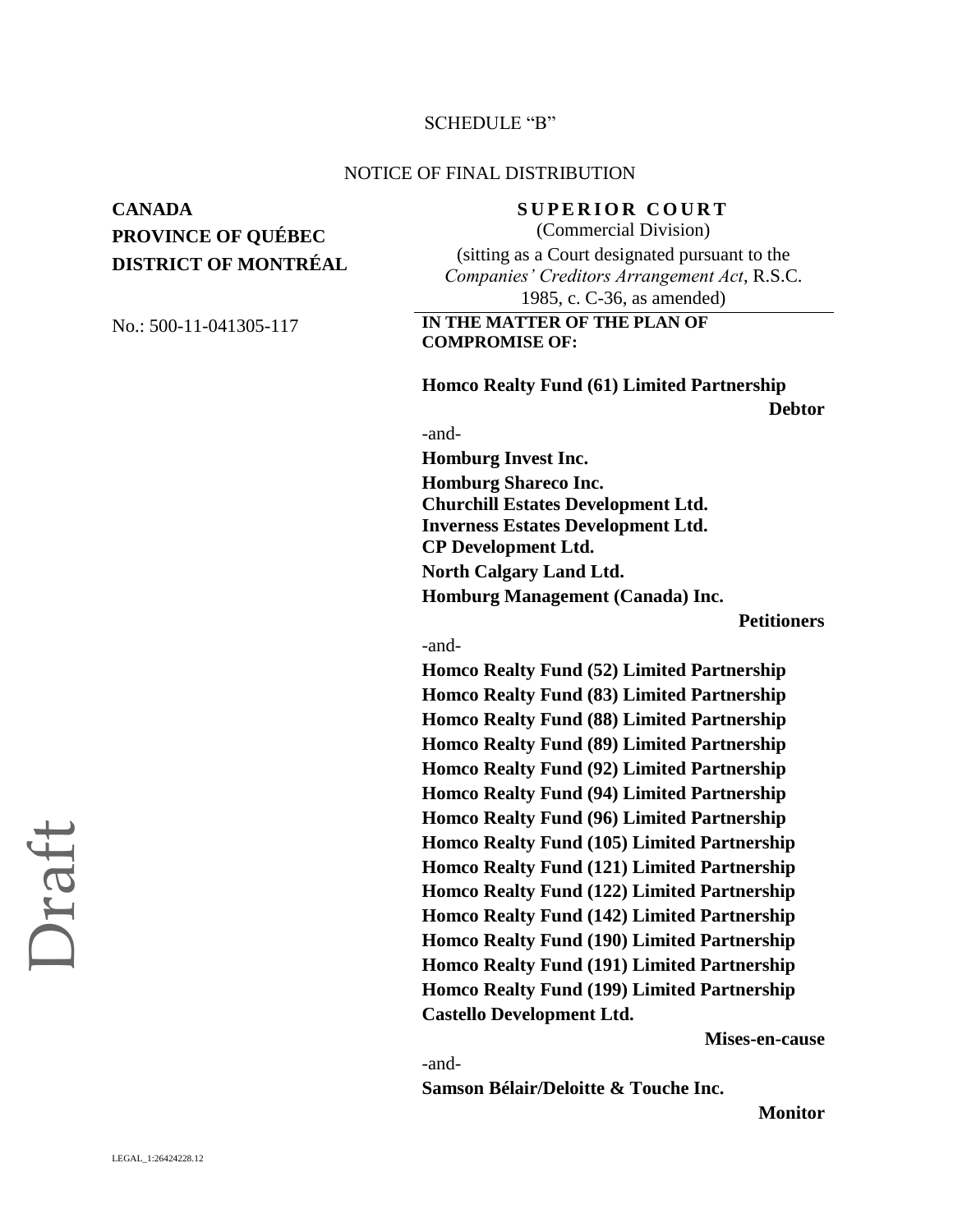## **NOTICE OF FINAL DISTRIBUTION**

All capitalized terms not otherwise defined in this Notice shall have the meanings ascribed thereto in the Restated Plan of Compromise of Homco Realty Fund (61) Limited Partnership ("**Homco 61 LP**") pursuant to the *Companies' Creditors Arrangement Act*, R.S.C. 1985, c. C-36, as amended, (the **"CCAA"**) dated April 26, 2013 (as amended, restated, supplemented and/or modified in accordance with its terms, the "**Homco 61 Plan**"), a copy of which is available at http://www.deloitte.com/ca/homburg-invest and in the Third Joint Amended and Restated Plan of Compromise and Reorganization of Homburg Invest Inc. ("**HII**") and Homburg Shareco Inc ("**Shareco**") pursuant to the CCAA and the *Business Corporations Act* (Alberta), R.S.A. 2000, c. B-9, as amended, dated June 3, 2013, (as further amended, restated, supplemented and/or modified in accordance with its terms, the "**HII Plan**") a copy of which is available at http://www.deloitte.com/ca/homburg-invest.

**TAKE NOTICE THAT** Samson Bélair/Deloitte & Touche Inc., in its capacity as the Monitor of Homco 61 LP shall effect a final distribution under the Homco 61 Plan and the HII Plan on **[]** (the "**Homco 61 Final Distribution Date**") pursuant to and in accordance with the terms of the Homco 61 Plan, the HII Plan and the Homco 61 Sanction Order issued by the Québec Superior Court (Commercial Division) on June 5, 2013.

**AND TAKE NOTICE THAT** the HII Plan provides that if the Monitor makes any distribution to a Homco 61 Affected Creditor by way of cheque or wire transfer pursuant to and in accordance with the Homco 61 Plan and the HII Plan and such distribution is returned as undeliverable or is not cashed, the Monitor shall not make any further distributions to such Homco 61 Affected Creditor unless and until such Homco 61 Affected Creditor notifies the Monitor of such Homco 61 Affected Creditor's current address or wire transfer particulars, at which time all such distributions shall be made to such Homco 61 Affected Creditor without interest.

**AND TAKE NOTICE THAT** all Homco 61 Affected Creditors who have not received a distribution from the Monitor in respect of their Homco 61 Proven Claims, or who hold one or more uncashed cheques from the Monitor in respect of distributions on account of such Homco 61 Proven Claims, must contact the Monitor at 1 Place Ville Marie, Suite 3000, Montréal, Québec, Canada, H3B 4T9 (Attention: Mr. Pierre Laporte and Mr. Benoît Clouâtre), facsimile number: (514) 393-5344, or e-mail: pilaporte@deloitte.ca and bclouatre@deloitte.ca on or before 5:00 p.m. (Montréal time) on **[]** (the "**Homco 61 Distribution Deadline**").

**AND TAKE NOTICE THAT**, after the Homco 61 Distribution Deadline, the Homco 61 Proven Claims of any Homco 61 Affected Creditor or successor of such Homco 61 Affected Creditor with respect to such unclaimed or un-cashed distributions shall be forever discharged and forever barred, without any compensation therefor, notwithstanding any Applicable Laws to the contrary, and at such time the Cash amount held by the Monitor in relation to such Homco 61 Proven Claims shall be returned to Catalyst, the Cash Pool or the Asset Realization Cash Pool, as the case may be, pursuant to and in accordance with the Homco 61 Plan and the HII Plan.

**DATED** at the City of Montreal in the Province of Quebec this \_\_\_ day of \_\_\_\_\_\_\_, \_\_\_\_\_.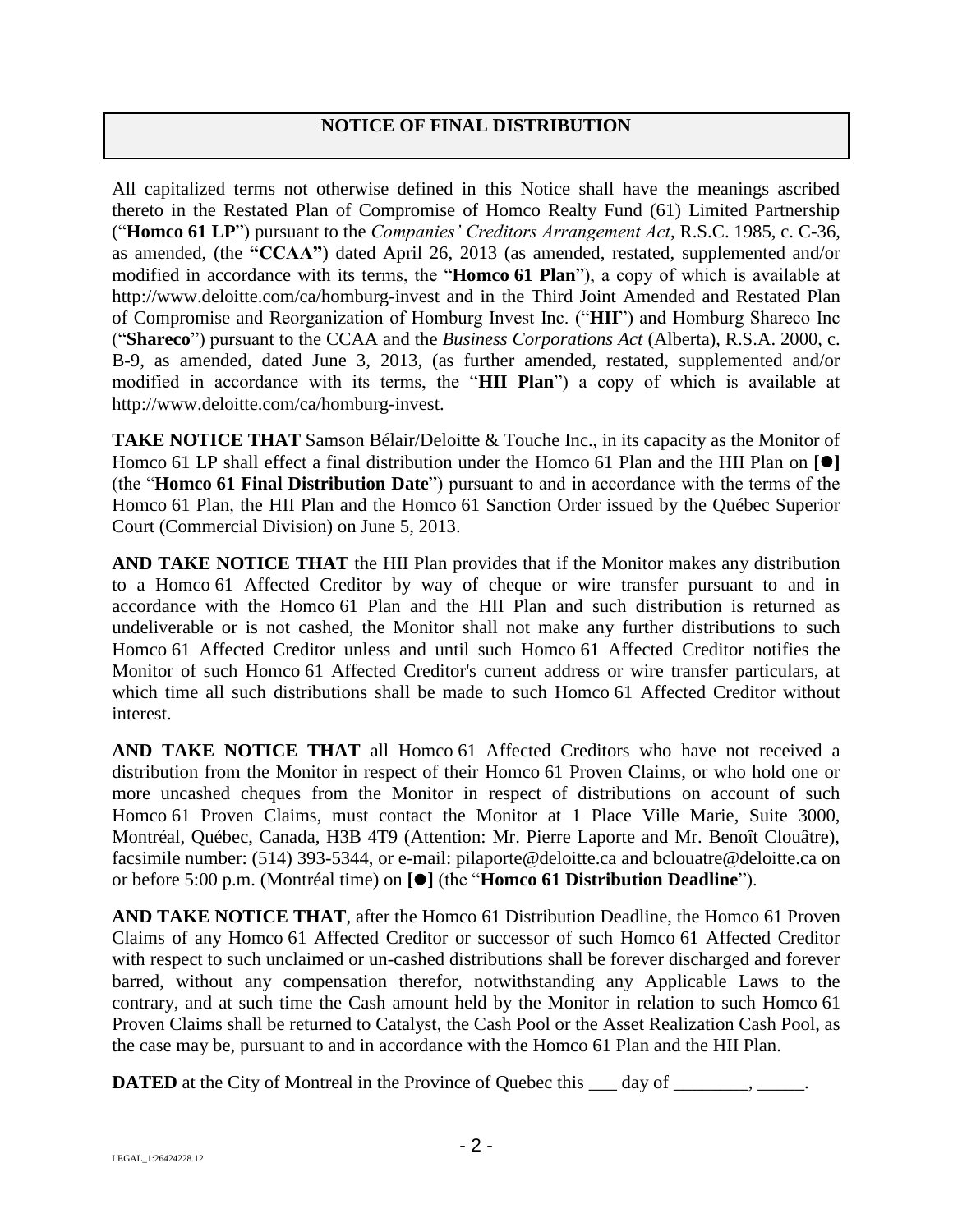### SCHEDULE "C"

#### MONITOR'S HOMCO 61 PLAN COMPLETION CERTIFICATE

## **CANADA SUPERIOR COURT PROVINCE OF QUÉBEC DISTRICT OF MONTRÉAL**

(Commercial Division) (sitting as a Court designated pursuant to the *Companies' Creditors Arrangement Act*, R.S.C. 1985, c. C-36, as amended)

### No.: 500-11-041305-117 **IN THE MATTER OF THE PLAN OF COMPROMISE OF:**

**Homco Realty Fund (61) Limited Partnership**

**Debtor**

#### -and-

**Homburg Invest Inc. Homburg Shareco Inc. Churchill Estates Development Ltd. Inverness Estates Development Ltd. CP Development Ltd. North Calgary Land Ltd. Homburg Management (Canada) Inc.**

**Petitioners**

#### -and-

**Homco Realty Fund (52) Limited Partnership Homco Realty Fund (83) Limited Partnership Homco Realty Fund (88) Limited Partnership Homco Realty Fund (89) Limited Partnership Homco Realty Fund (92) Limited Partnership Homco Realty Fund (94) Limited Partnership Homco Realty Fund (96) Limited Partnership Homco Realty Fund (105) Limited Partnership Homco Realty Fund (121) Limited Partnership Homco Realty Fund (122) Limited Partnership Homco Realty Fund (142) Limited Partnership Homco Realty Fund (190) Limited Partnership Homco Realty Fund (191) Limited Partnership Homco Realty Fund (199) Limited Partnership Castello Development Ltd.**

**Mises-en-cause** 

-and-

**Samson Bélair/Deloitte & Touche Inc.** 

**Monitor**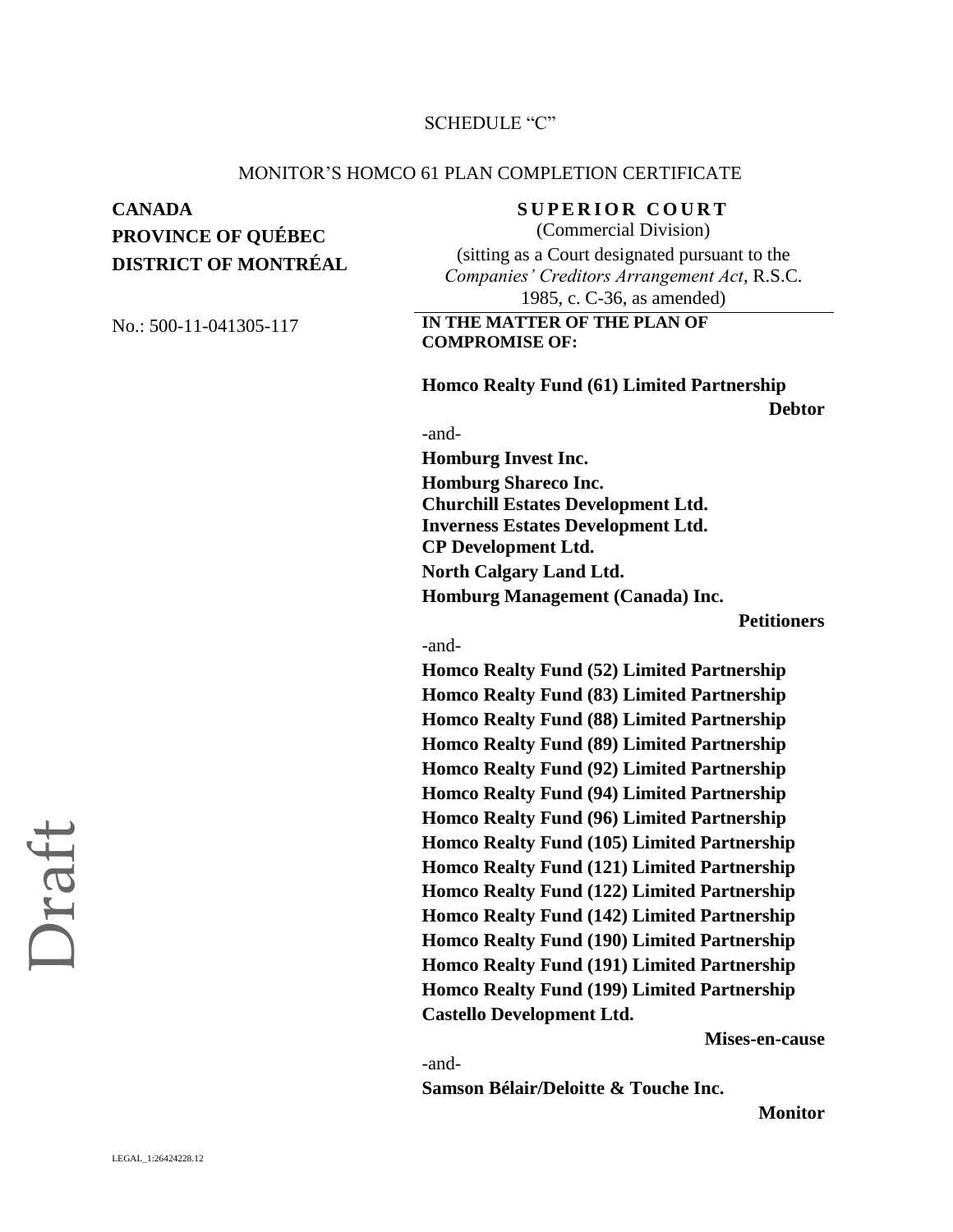## **CERTIFICATE OF SAMSON BÉLAIR/DELOITTE & TOUCHE INC. AS THE COURT-APPOINTED MONITOR OF HOMCO REALTY FUND (61) LIMITED PARTNERSHIP**

## **RECITALS:**

- A. Pursuant to an Order of the Honourable Justice Louis J. Gouin of the Québec Superior Court (Commercial Division) (the "**Court**") dated September 9, 2011, as amended, Samson Bélair/Deloitte & Touche Inc. was appointed as the Monitor of Homco Realty Fund (61) Limited Partnership (the "**Monitor**").
- B. Pursuant to an Order of the Honourable Justice Louis J. Gouin of the Court dated June 5, 2013 (the "**Homco 61 Sanction Order**"), the Court sanctioned and approved the Restated Plan of Compromise of Homco Realty Fund (61) Limited Partnership ("**Homco 61 LP**") pursuant to the *Companies' Creditors Arrangement Act*, R.S.C. 1985, c. C-36, as amended, dated April 26, 2013 (as amended, restated, supplemented and/or modified in accordance with its terms, the "**Homco 61 Plan**").
- C. Pursuant to the Homco 61 Sanction Order, the Court ordered that upon the completion by the Monitor of its Remaining Duties, including, without limitation, distributions to be made by or at the direction of the Monitor in accordance with the Homco 61 Plan and the HII Plan, the Monitor shall file with the Court a certificate stating that all of the Remaining Duties have been completed and that the Monitor is unaware of any claims with respect to its performance of such Remaining Duties, and upon the filing of such certificate, Samson Bélair/Deloitte & Touche Inc. shall be deemed to be discharged from its duties as Monitor of Homco 61 LP in the CCAA Proceedings and released from any and all claims relating to its activities as Monitor in the CCAA Proceedings.
- D. All capitalized terms not otherwise defined herein shall have the meaning set out in the Homco 61 Sanction Order.

## *[THE REMAINDER OF THIS PAGE LEFT INTENTIONALLY BLANK]*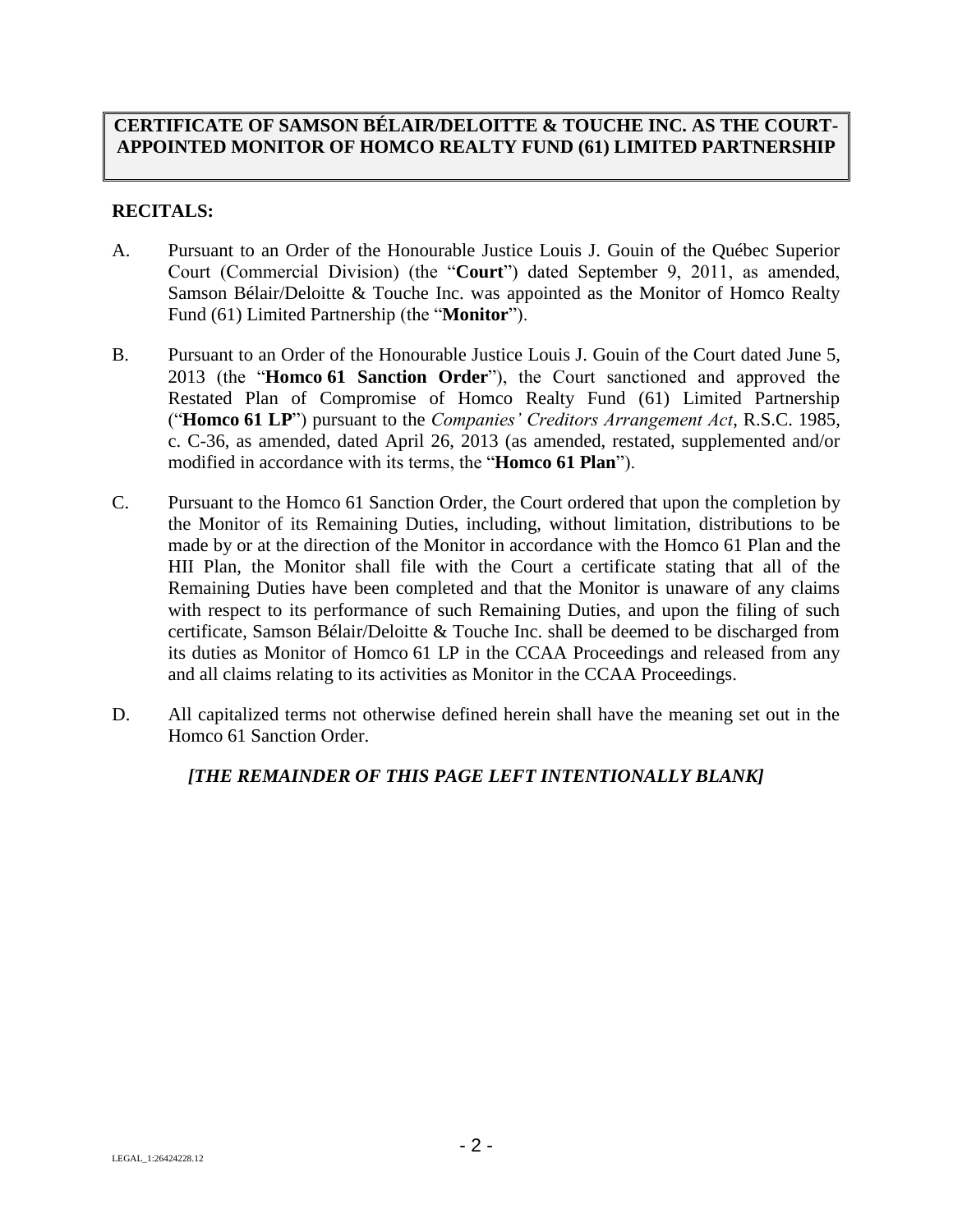Pursuant to paragraph 51 of the Homco 61 Sanction Order, Samson Bélair/Deloitte & Touche Inc. in its capacity as Court-appointed Monitor of the HII Group Entities (the "**Monitor**") hereby certifies that the Monitor has completed its Remaining Duties, including, without limitation, distributions to be made by or at the direction of the Monitor in accordance with the Homco 61 Plan and the HII Plan and that the Monitor is unaware of any claims with respect to its performance of such Remaining Duties.

DATED at the City of Montréal, in the Province of Québec, this \_\_\_\_\_ day of \_\_\_\_\_\_\_\_\_\_, \_\_\_\_\_\_ at \_\_\_\_\_\_\_\_ **[a.m./p.m.]**.

## **SAMSON BÉLAIR/DOITTE & TOUCHE**

**INC.**, in its capacity as Court-appointed Monitor of Homco Realty Fund (61) Limited Partnership

By:

Name: Title: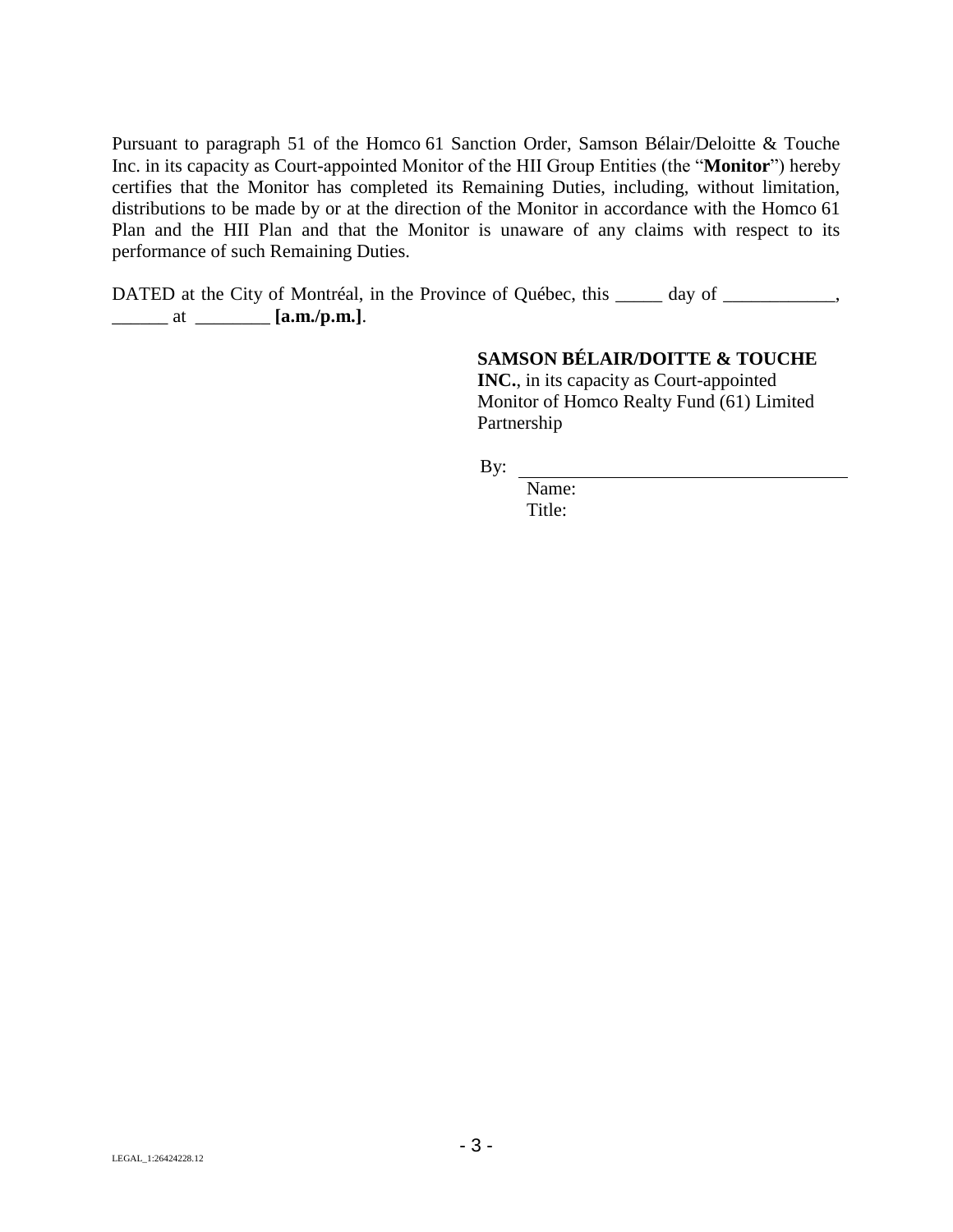## SCHEDULE "D"

## RESTATED PLAN OF COMPROMISE OF HOMCO REALTY FUND (61) LIMITED PARTNERSHIP DATED APRIL 26, 2013

(See attached.)